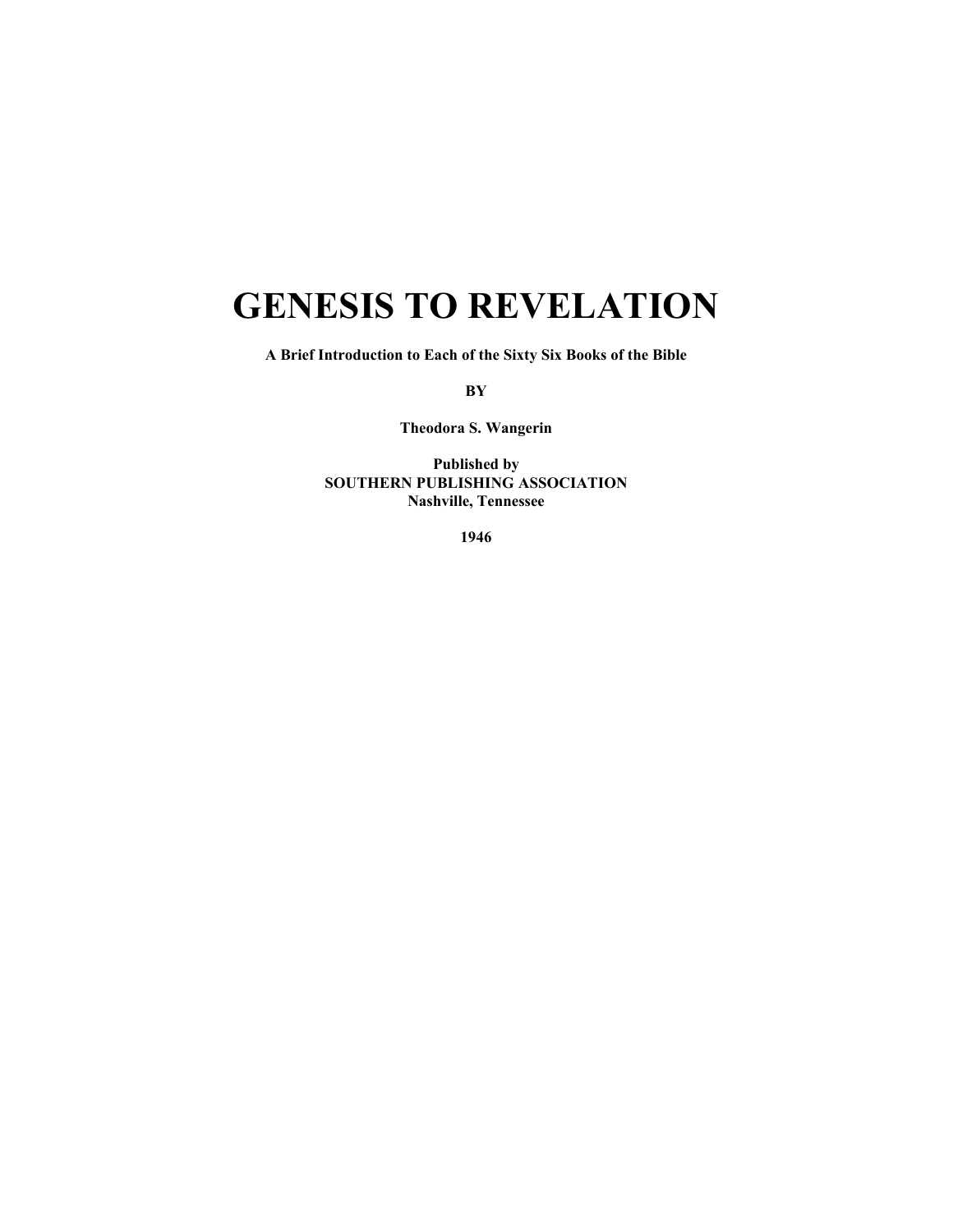# **Preface**

 THE OBJECT of this little volume is to give the reader a few brief, helpful facts about each of the books of the Bible, in order that he may better understand and appreciate the reading of the Sacred Scriptures.

 Each sacred book is listed in the numerical order in which it is found in the Bible. Besides the principal things known about the writer of each book, are stated the time of its composition and the scope of the treatise. Bible references are given in most instances to indicate where the information may be found. The dates given are, in most cases, only approximate. In preparing this material we have followed mostly the dating given in that excellent little booklet Sacred Chronology, published by the Oxford University Press, New York City.

### **Search the Scriptures**

 "NO MAN, woman, or youth can attain to Christian perfection and neglect the study of the word of God. By carefully and closely searching His word we shall obey the injunction of Christ, "Search the Scriptures; for in them you think you have eternal life: and they are they which testify of Me." This search enables the student to closely observe the divine Model, for they testify of Christ. The Pattern must be inspected often and closely in order to imitate it. As one becomes acquainted with the history of the Redeemer, he discovers in himself defects of character; his unlikeness to Christ is so great that he sees he cannot be a follower without a very great change in his life. Still he studies, with a desire to be like his great Exemplar; he catches the looks, the spirit, of his beloved Master; by beholding he becomes changed. "-Ellen G. White, Review and Herald, Nov. 28, 1878.

# **An Introduction to The World's Sacred Library**

THE WORD "Bible" is derived from biblia, the plural form of the Greek noun biblion, and signifies "little books." The Bible is a sacred library of 66 small books.

 This unique library of divine origin. The Creator of the universe is the author, for the Holy Scriptures were "given by inspiration of God." 2 Timothy 3: 16. "Holy men of God spoke as they were moved by the Holy Ghost." 2 Peter 1:21. These Sacred Writings, containing the inspired word of the Eternal One, are called "The Oracles of God." Romans 3: 2.

 Some 40 men living in different generations, in different localities, and occupying various stations of life-were chosen by the Lord to prepare the original manuscripts.

 Genesis was written about 3,500 years ago, about 1500 BC; the Revelation was composed about AD 97, nearly 1,900 years ago. A period of approximately 1,600 years elapsed during the accomplishment of this great enterprise.

 The 66 books of the Bible are divided into two great divisions popularly called "The Old Testament" and "The New Testament." The Old Testament was written before Jesus was born among men, and is composed of 39 books. The New Testament was penned after Jesus was crucified, and contains 27 books. The Old and the New Testament stand together as one work, and the unity of the two is remarkable. The New Testament contains numerous direct quotations from, and very many references to, the Old Testament.

 This gift from God, preserved miraculously through the centuries, is a priceless heritage. It is the universal Book, and belongs to everybody. The Bible, in whole or in part, has been translated into more than 1,000 tongues.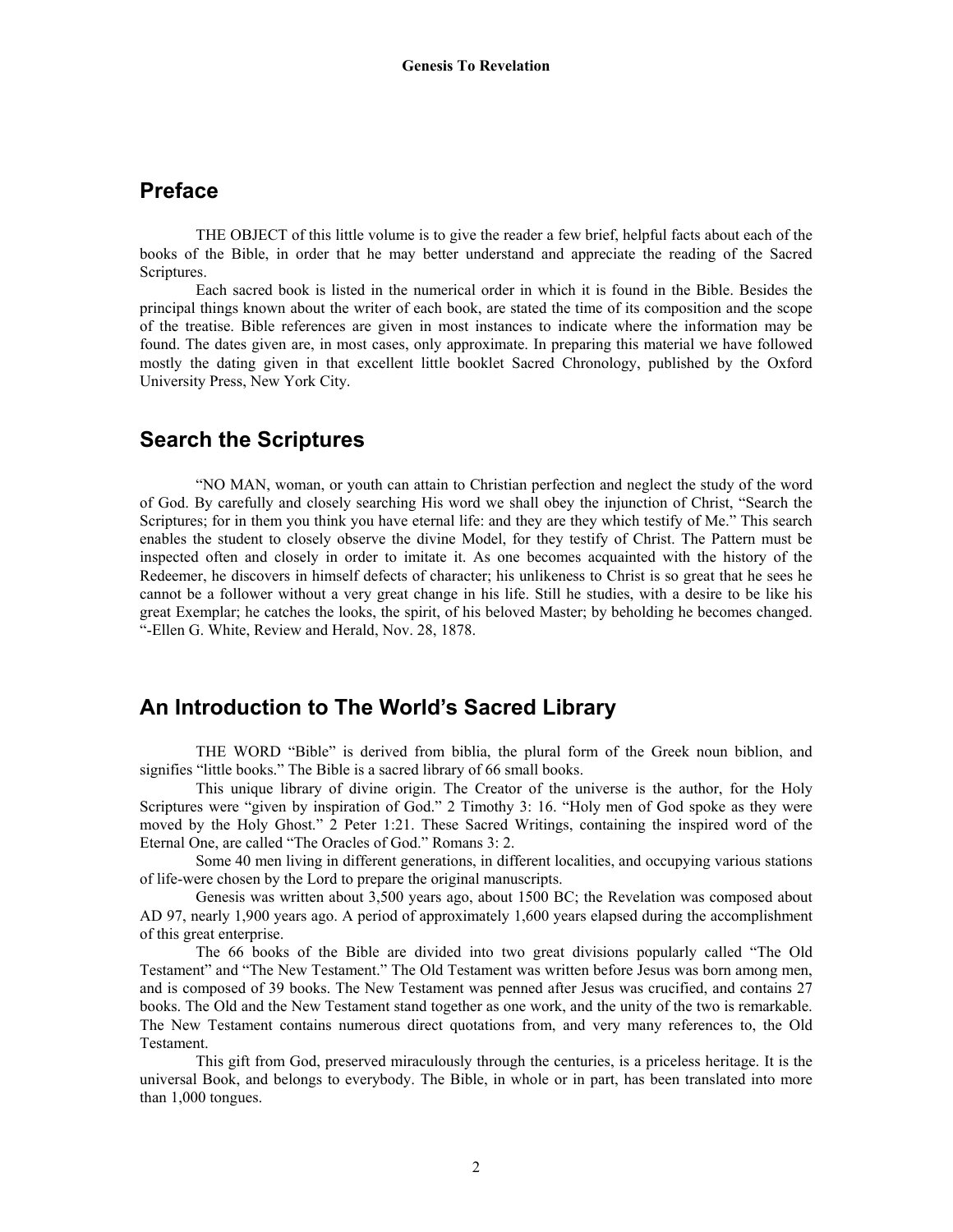In our Authorized English Version of the Bible the books are not arranged in the chronological order of the dates of their composition, but are grouped according to the nature of their contents.

 The five books of Moses - from Genesis to Deuteronomy -come first in the Old Testament. They are commonly referred to as the Pentateuch. In Greek the word pente means "five," and teuchos signifies volume." Hence the Pentateuch is a fivefold volume.

 The next group-extending from Joshua to Esther consists of 12 historical books which tell the story of the Hebrews from their settlement in Canaan to their restoration after the Babylonian captivity.

 The third group consists of the inspirational books-from Job to the Song of Solomon, these are of a literary nature consisting mostly of poems and proverbs.

 The fourth group comprises 17 books of prophecy-from Isaiah to Malachi. The first five of this group make up what are called "The Major Prophets", while the last 12 are spoken of as "The Minor Prophets."

Turning to the New Testament, we find that the four Gospels-from Matthew to John - constitute the first group of books. The first three are biography of Jesus Christ by different writers, while that of John supplements them.

 The Acts of the Apostles comes next, being the one historical book of the New Testament. It tells of the most outstanding developments of the primitive church from the crucifixion of Christ to Paul's imprisonment in Rome.

 Third comes a group of 21 letters penned by several leaders of the apostolic church. Paul wrote the first 14, James wrote one, Peter wrote two, John wrote three, and Jude wrote one.

Last is the book of prophecy-the Revelation-written by the apostle John.

#### **The Books of The Old Testament**

GENESIS EXODUS **LEVITICUS NUMBERS** DEUTERONOMY JOSHUA JUDGES RUTH 1 SAMUEI 2 SAMUEL 1 KINGS 2 KINGS 1 CHRONICLES 2 CHRONICLES EZRA NEHEMIAH ESTHER JOB PSALMS PROVERBS FICCLESIASTES SONG OF SOLOMON ISAIAH JEREMIAH LAMENTATIONS EZEKIEL DANIEL **HOSEA** JOEL AMOS OBADIAH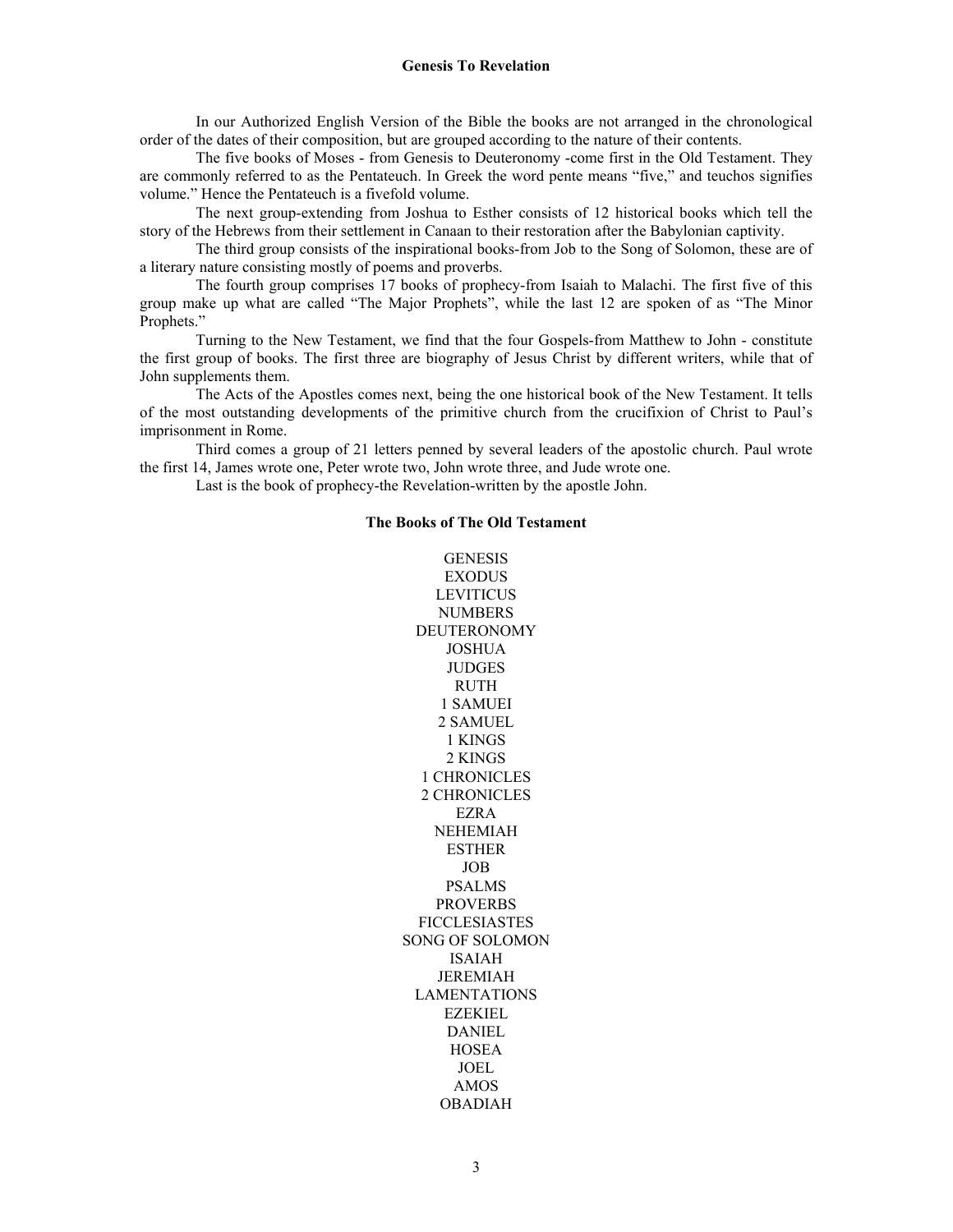JONAH MICAH NAHUM HABAKKUK ZEPHANIAH HAGGAI ZECHARIAH MALACHI

#### **The Books of The New Testament**

MATTHEW MARK LUKE JOHN ACTS ROMANS 1 CORINTHIANS 2 CORINTHIANS GALATIANS EPHESIANS PHILIPPIANS COLOSSIANS 1 THESSALONIANS 2 THESSALONIANS 1 TIMOTHY 2 TIMOTHY **TITUS** PHILEMON **HEBREWS** JAMES 1 PETER 2 PETER 1 JOHN 2 JOHN 3 JOHN **JUDE** REVELATION

#### **The Old Testament**

"HE SAID unto them, These are the words which 1 spoke unto you, while I was yet with you, that all things must be fulfilled, which were written in the Law of Moses, and in the Prophets, and in the Psalms, concerning Me." Luke 24: 44.

#### **THE BIBLE**

When 1 am tired, the Bible is my bed; Or in the dark, the Bible- is my light; When I am hungry, it is vital bread; Or fearful, it is armor for the fight. When I am sick, 'tis healing medicine; Or lonely, thronging friends 1 find therein.

If 1 would work, the Bible is my tool; Or play, it is a harp of happy sound. If 1.am ignorant, it is my school; If 1 am sinking, it is solid ground. If 1 am cold, the Bible is my fire; And wings, if boldly 1 aspire.

Should 1 be lost, the Bible is my guide; Or naked, it is raiment, rich and warm. Am 1 imprisoned, it is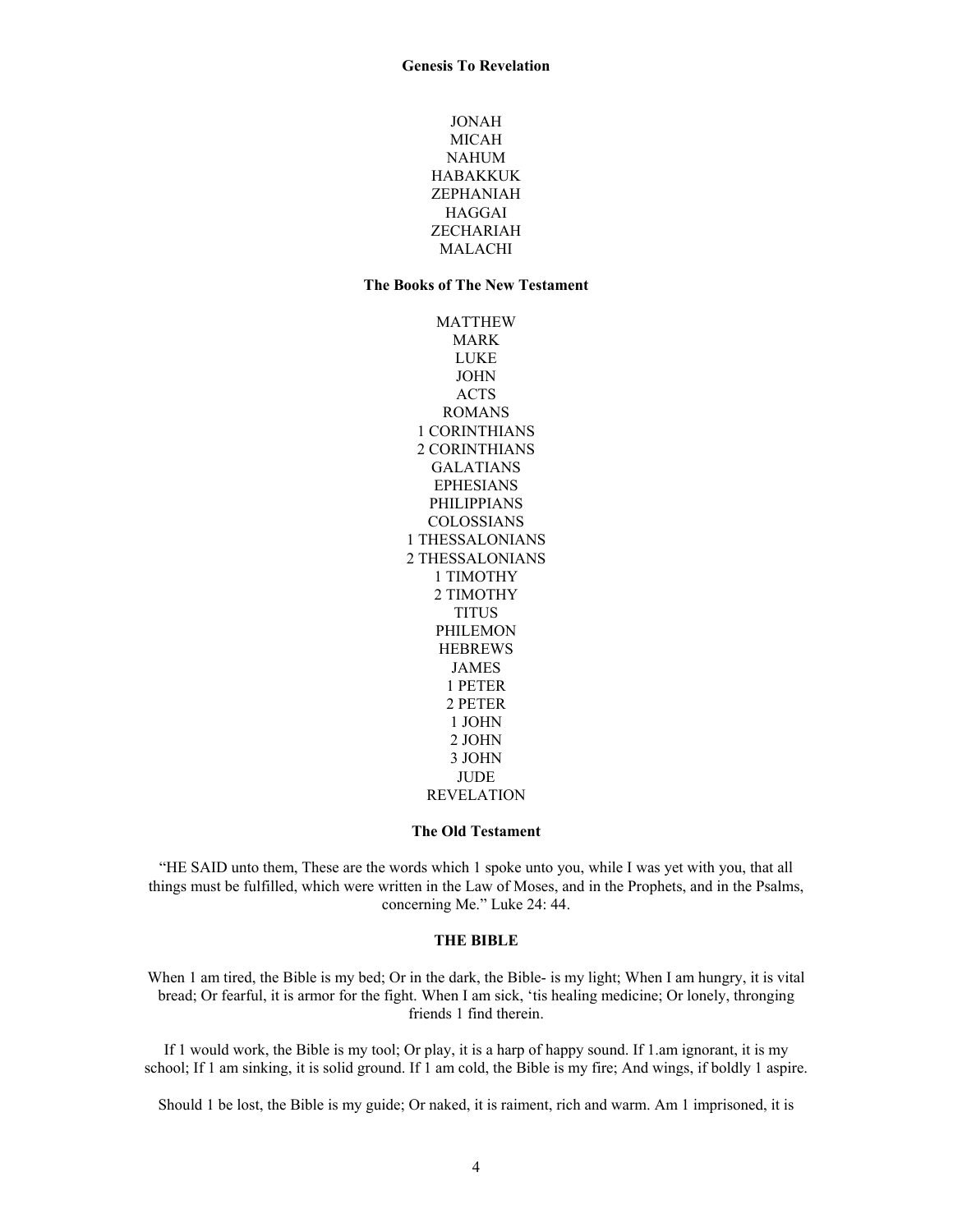ranges wide; Or tempest-tossed, a shelter from the storm. Would 1 adventure, this is a gallant sea, Or would 1 rest, it is a flowery lea.

Does gloom oppress? The Bible is a sun. Or ugliness? It is a garden fair.

Author Unknown.

### **Genesis**

THE NAME Genesis means "origin" or "beginning." The first book of the Bible is called Genesis because it gives an account of the generation, or the origin, of our world. This book appears to have been written by Moses about 1500 B. c., while he was a shepherd in the land of Midian, prior to the departure of Israel from Egypt. It contains our only authentic account of the creation of the world, of the origin of man, of God's original plan for man, of the entrance of sin into the world, and of the first promise too man that the Savior would come to redeem us. (Genesis 3: 15)

 In Genesis we have the first 2,500 years of human history. Transgression became so universal that 1,656 years after Creation the Lord destroyed the world by a flood of waters. Only faithful Noah and his family were saved.

 Noah and his three sons, with their wives, re peopled the earth. Next came the dispersion of the race at Babel by the confusion of man's primitive language. Faithful Abraham, a descendant of Shem, was called to found in Canaan a nation to preserve the knowledge of the Creator. Five times the promise was given that through this nation all the nations of earth would be blessed. (Genesis 12: 3; 18: 18; 22: 18; 26: 4; 28: 14)

 That blessing was to come to the nations through the promised Savior. "And the Scripture, foreseeing that God would justify the heathen through faith, preached before the gospel unto Abraham, saying, In thee shall all nations be blessed. . . . Now to Abraham and his seed were the promises made. He said not, And to seeds, as of many; but as of one, And to thy Seed, which is Christ." Galatians 3: 8, 16.

 Later Jacob, on his death bed, foretold that from the tribe of Judah would come the Savior, whom he called Shiloh, the "Peace-giver." (Genesis 49: 10)

# **Exodus**

THE TITLE Exodus signifies "a going out." This book was written by Moses during the wilderness wanderings of the Hebrews in the fifteenth century BC. It contains his record of the bondage of Israel in, and their departure from, Egypt. It covers a period of about 145 years-from the death of Joseph to the erection of the tabernacle in the wilderness.

 To understand Exodus, study it with Genesis. In the latter the history of the human race is traced down to Abraham and his family, who were chosen to be the special witnesses of divine truth among the nations of earth. The sojourn of this family in Egypt led to the bondage of the Hebrew people there. Exodus takes up the story of Israel's bondage in Egypt, and tells of their deliverance under the leadership of Moses after a long sojourn in the land of the Pharaohs.

 The historical part of Exodus-chapters 1-18-deals with Israel in Egypt, Moses the liberator, the departure of the Hebrews from the land of bondage, and their encampment at Mount Sinai.

 The rest of the book-chapters 19-40-tells of the Ten Commandments, the judicial ordinances, the old covenant and its ratification, and the Lord's directions for the construction of the sanctuary and the establishment of the Aaronic priesthood.

 The deliverance of Israel from Egypt was the beginning of a purpose. "You shall be unto Me a kingdom of priests, and an holy nation," said Jehovah to His people. Exodus 19: 6. In the land of Canaan they were to be God's witnesses, that all nations might learn to know Him during the centuries to come.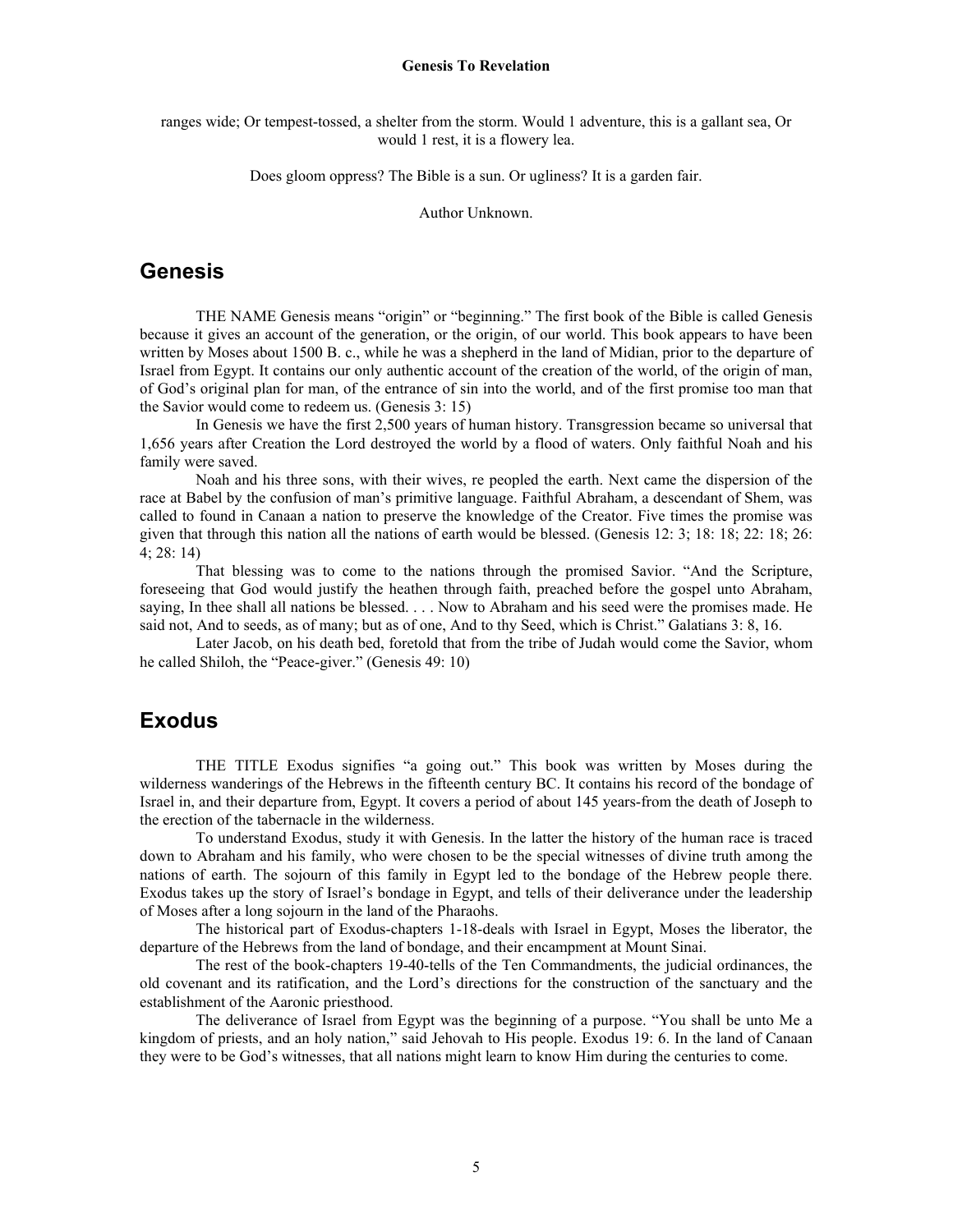#### **Leviticus**

THE THIRD book of the Bible is called Leviticus because it presents the sacred laws and ceremonial ordinances relating to the priestly ministry assigned to the Levites, who were one of the 13 tribes of Israel. It is really a continuation of the book of Exodus, and was also penned by Moses during the sojourn of his people in the wilderness in the fifteenth century BC.

 Within its pages are described various sins and the different sacrifices and offerings required for their propitiation. It tells of the regulations for the consecration of the priests, and the celebration of the various feasts, ceremonies, and rituals observed in the worship of Jehovah.

 The great lesson taught by the Mosaic system of animal sacrifices was that the wages of sin is death, and that without the shedding of blood there is no remission of sin. (Hebrews 9: 22.)

 To see the wisdom and love of God in the Hebrew ritual, we must have our eyes continually on the incarnation and death of Christ, to which it refers. In order to better understand the great atonement made by our Savior, we must study the ancient ceremonies which foreshadowed His sacrifice on the cross, for He is "the Lamb of God, which takes away the sin of the world." John 1: 29.

 The ministry of Aaron and his sons in the ancient priesthood foreshadowed the mediatorial work of Christ, our great High Priest, in the courts of heaven above. The great Day of Atonement (Leviticus 16) was a figure foreshadowing the work now being performed by our great High Priest in the true tabernacle in the heavens, which the Lord pitched, and not man. (Hebrews 4:14-16; 8: 1-5) Keeping in mind that the ceremonial laws of services of the Israelites were designed to teach the plan of salvation of sinners by faith in Christ, one finds that the book of Leviticus is full of gospel truth.

#### **Numbers**

IN THE name Numbers we are reminded that this book tells of the two numberings, or censustakings, of the Israelites after they left Egypt. One was made at the beginning, and the other at the close, of their wilderness wanderings. Moses wrote the book.

 In Numbers we find interesting accounts of Israel's experiences during the 40 years they spent in the wilderness their trials and deliverance, their, rebellions and punishments. There we are told of the death of Miriam and Aaron, sister and brother respectively of Moses. Indeed, the history presented in this book leads up to the arrival of the Israelites at the eastern bank of the river Jordan. It also depicts the justice, the long suffering, the mercy, and the watch care of our loving heavenly Father over His children.

 Paul, recalling the story of Israel in the wilderness, reminds us that "all these things happened unto them for ensamples: and they were written for our admonition, upon whom the ends of the world are come." 1 Corinthians 10: 11.

 Much gospel truth is set forth in this book. In Balaam's prophecy it was foretold that "there shall come a Star out of Jacob, and a Scepter shall rise out of Israel." Numbers 24: 17. This refers to the birth of Jesus, as King of Israel. (Matthew 2: 1, 2.)

 In His conversation with Nicodemus, the eminent Jewish rabbi and ruler, the Savior said: "As Moses lifted up the serpent in the wilderness, even so must the Son of man be lifted up: that whosoever believes in Him should not perish, but have eternal life." John 3: 14, 15. The story of the Israelites' being bitten by the fiery serpents because of sin and unbelief, and the lifting up of the symbolic serpent for them to behold by faith and receive healing, is told in Numbers 21. The brazen serpent was a symbol of the crucified Christ.

#### **Deuteronomy**

 HE NAME of the book Deuteronomy comes from two words of the Greek language: deuteros, meaning "second," and nomos, signifying "law." The book consists mostly of a series of oral discourses that Moses gave to Israel shortly before his death (1451 BC). All the adults who left Egypt with Moses 40 years before had died in the wilderness, except Joshua and Caleb. Those now alive were only children at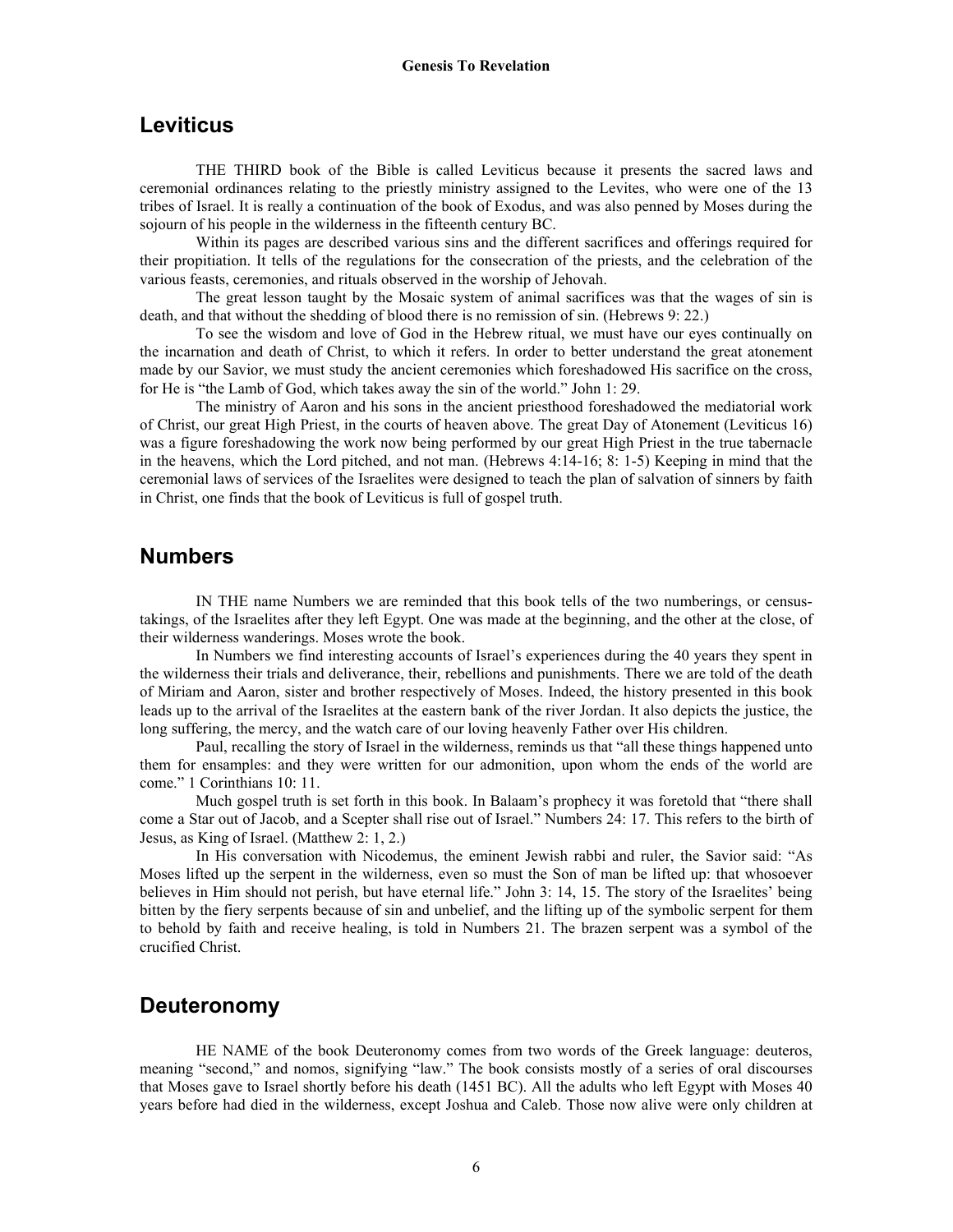the time of the Exodus or had been born during the wilderness wanderings. For their benefit the story of Israel's deliverance, the giving of the sacred laws to them, and their wilderness experiences was rehearsed by Moses. Thus the laws were given to them a second time.

 Moses emphasized the need of faithful and loving obedience to God's commandments. He said: "And now, Israel, what does the Lord thy God require of thee, but to fear the Lord thy God, to walk in all His ways, and to love Him, and to serve the Lord thy God with all thy heart and with all thy soul, to keep the commandments of the Lord, and His statutes, which I command thee this day for thy good?" Deuteronomy 10: 12, 13.

 The Song of Moses is given in chapter 32, where in beautiful language he tells of God's love and watch care over Israel. "He found him in a desert land, and in the waste howling wilderness; He led him about, He instructed him, He kept him as the apple of His eye. As an eagle stirs up her nest, flutters over her young, spreads abroad her wings, takes them, bears them on her wings: so the Lord alone did lead him, and there was no strange god with him." Verses 10-12. Besides practical instruction, this book contains warnings and blessings. Several prophecies concerning the Jewish nation are found in it. The account of Moses' death, given at the end of the book, is believed to have been appended by Joshua.

## **Joshua**

THIS book has the name of the man who succeeded Moses as the leader of Israel. Joshua was born in Egypt. He became the leading man in the tribe of Ephraim, and served as aide to Moses during the 40 years of the wilderness wandering. (Exodus 24: 13; 33: 11; Joshua 1: 1.) Shortly before his death, Moses installed Joshua in the office of chief magistrate over the nation. (Deuteronomy 31: 14, 23) Joshua himself probably wrote this book. (Joshua 24: 26.)

 The book gives the history of Israel from the death of Moses (1451 BC.) to the death of Joshua, about 1426 BC. (Joshua 24: 29) It covers a period of nearly 30 years, and tells of the conquest of Canaan by the Israelites and their settlement there. Joshua was the general who led them from victory to victory until the land was possessed and divided among the tribes. In his old age Joshua called upon his people to finish the work they had begun under his leadership, and not to be led into apostasy by association with the remnants of the heathen nations still left among them. (Joshua 23)

 When the day of his death drew near, he assembled again the tribes of Israel at Shechem, with their leading men, to make his farewell address and to ask them to renew their covenant relationship to God. He briefly rehearsed the history of their nation from the time of Abraham down to their day, and appealed to them to remain true to God. They made a covenant with him then that they would be true. "Israel served the Lord all the days of Joshua, and all the days of the elders that over lived Joshua, and which had known all the works of the Lord, that He had done for Israel." Joshua 24: 31.

## **Judges**

THE BOOK of judges takes its name from the fact that, it is a history of Israel covering most of the time from the death of Joshua to the days of Eli, from 1426 to 1171 BC, the period when the Hebrew people were governed by civil magistrates called "judges." It is thought that Samuel the prophet was the author of the book, but this is not certain.

The 14 judges - 13 men and one woman - "were neither hereditary governors, nor were they chosen by the people: they were properly vicegerents, or lieutenants of the Supreme God. . . . They had no power to make or change the laws; they were only to execute them under the direction of the Most High. God, therefore, was King in Israel: the government was a theocracy: and the judges were His deputies. The office, however, was not continual, as there appear intervals in which there was no judge in Israel." Adam Clarke, Commentary and Critical Notes, Vol. 2, p. 3. (B. Waugh and T. Mason, New York City, 1832.)

 The book covers a period of nearly 300 years. It is a story of repeated apostasy, repentance, and deliverance. The long-suffering, justice, and mercy of God toward a wayward people are beautifully portrayed in this book. Four of the judges whose feats are recorded therein are among the heroes of faith listed in Hebrews 11.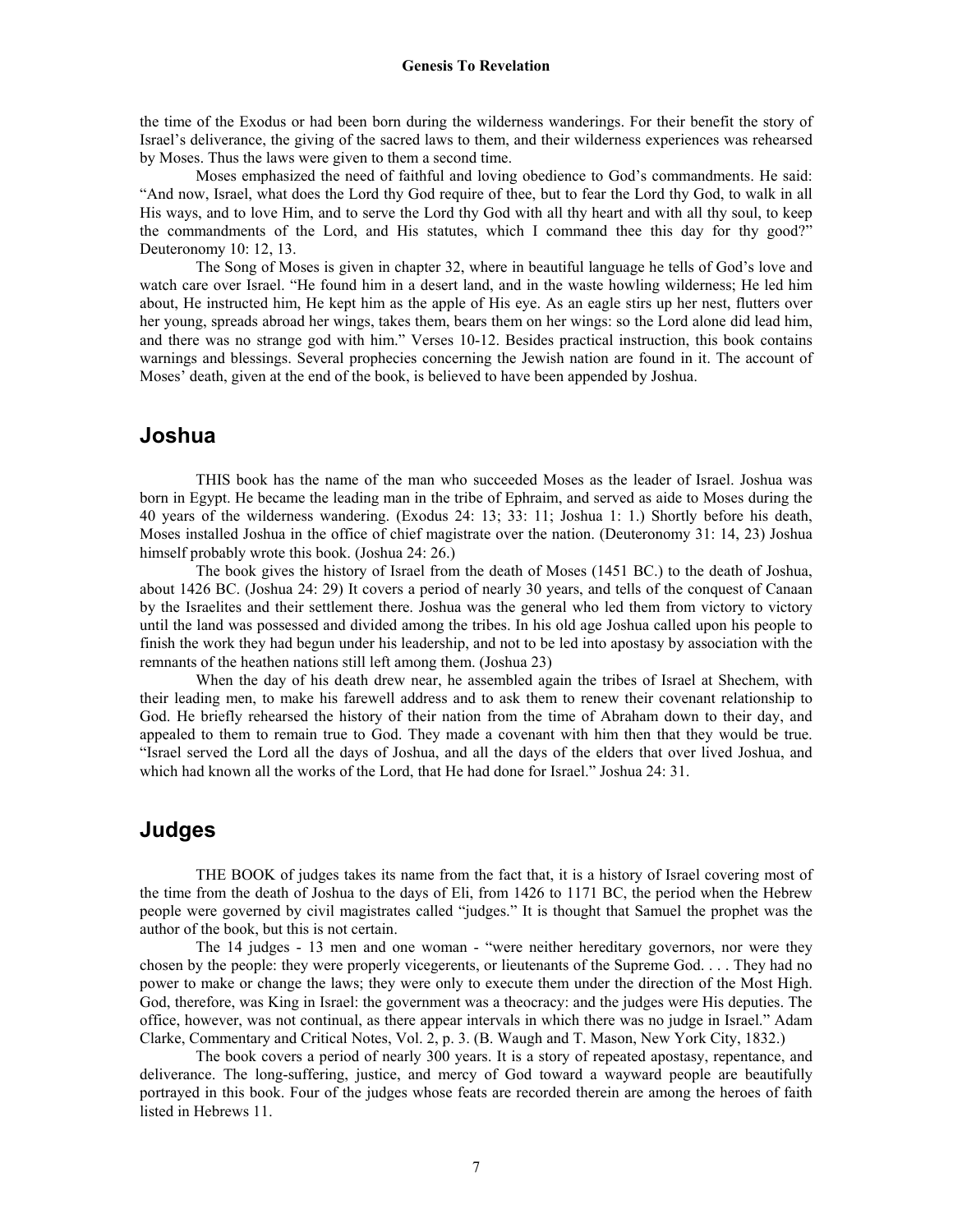#### **Genesis To Revelation**

 The Israelites, after settling in Canaan, failed to drive out the heathen from the land as the Lord had commanded. Instead, they intermarried with the idolatrous Canaanites and thus were led to depart from the truth of the living God. Consequently He left them to the cruel mercies of their pagan neighbors. In their afflictions and repentance, Israel called upon Him for help, and He had mercy upon them and delivered them. Six times Israel was thus afflicted, and six times the Lord raised up judges to deliver His people.

#### **Ruth**

 RUTH is the first book of the Bible to bear a woman's name, and is the only one having the name of a Gentile. It is not known who was the writer of this book, or when it was written. The experiences recorded in it took place "in the days when the judges ruled" in Israel. (Ruth 1: 1.) The genealogy given in the fourth chapter goes no farther than David, which has led some to suppose that the book was written by Samuel the prophet.

 This interesting story of Ruth tells how this Moabite woman, a heathen woman-learned to know the true God through the faithfulness of her pious Hebrew mother-in-law. When her husband died, and she thus became free to return to her own people, Ruth cast her lot with the Lord's people, refusing to return to her idolatrous kindred. Her choice, as expressed to Naomi, is recorded in these beautiful words:

 "Entreat me not to leave thee, or to return from following after thee: for whither thou goes, I will go. And where thou lodges, I will lodge: thy people shall be my people, and thy God my God: where thou dies, will I die, and there will 1 be buried: the Lord do so to me, and more also, if ought but death part thee and me." Ruth 1: 16, 17. ,

 Later she was married to Boaz, a wealthy landowner of Bethlehem, and became the mother of Obed, the grandfather of David. Thus she became one of the ancestors of Jesus, the Savior. The story of Ruth is one of simple faith, hope, and love. It shows how God cares for those who put their trust in Him, and proves that He loved the Gentiles and would have them obey and serve Him even as He did Israel. The closing verses of the last chapter contain a genealogical table showing the ancestry of King David.

# **1 Samuel**

THE FIRST Book of Samuel is a history of the Hebrew people from the birth of Samuel (about 1160 BC) to the death of Saul, the first king of Israel (1055 BC). Samuel probably did not write this book, for he died some time before Saul did. (1 Samuel 28: 3; 25: l.)

 Samuel, one of Israel's greatest prophets, was born when Eli, the priest, had judged the nation nearly 40 years. (1 Samuel 4: 15, 18) A Levite by birth, Samuel was trained at an early age in the services of the sanctuary. There, while still a youth, he was called to the prophetic office.

 Eli had failed to train his sons properly, and they had become a disgrace to the priesthood. Spirituality was at a low ebb in Israel, and apostasy prevailed. The Lord had permitted the pagan Philistines to put the nation under tribute and to oppress them.

 Samuel brought about a religious reformation among the people while they suffered at the hand of their enemies. When Israel repented, the Lord wonderfully delivered them. Samuel established several schools throughout the nation to educate the youth in the true faith.

 The seer judged Israel more than 20 years. (1 Samuel 7:2) But when he grew old, and his sons proved to be unfaithful leaders, the people clamored for a government like that of the nations around them. Saul, of the tribe of Benjamin, was chosen to be first king. He was rash in judgment, jealous, and obstinate, and became very wicked. The Lord had Samuel secretly anoint David, of the tribe of Judah, for the kingship. David became the hero of the nation's warriors. This excited Saul's jealousy, and he relentlessly persecuted David. Finally, Saul committed suicide when he was defeated in battle by the Philistines.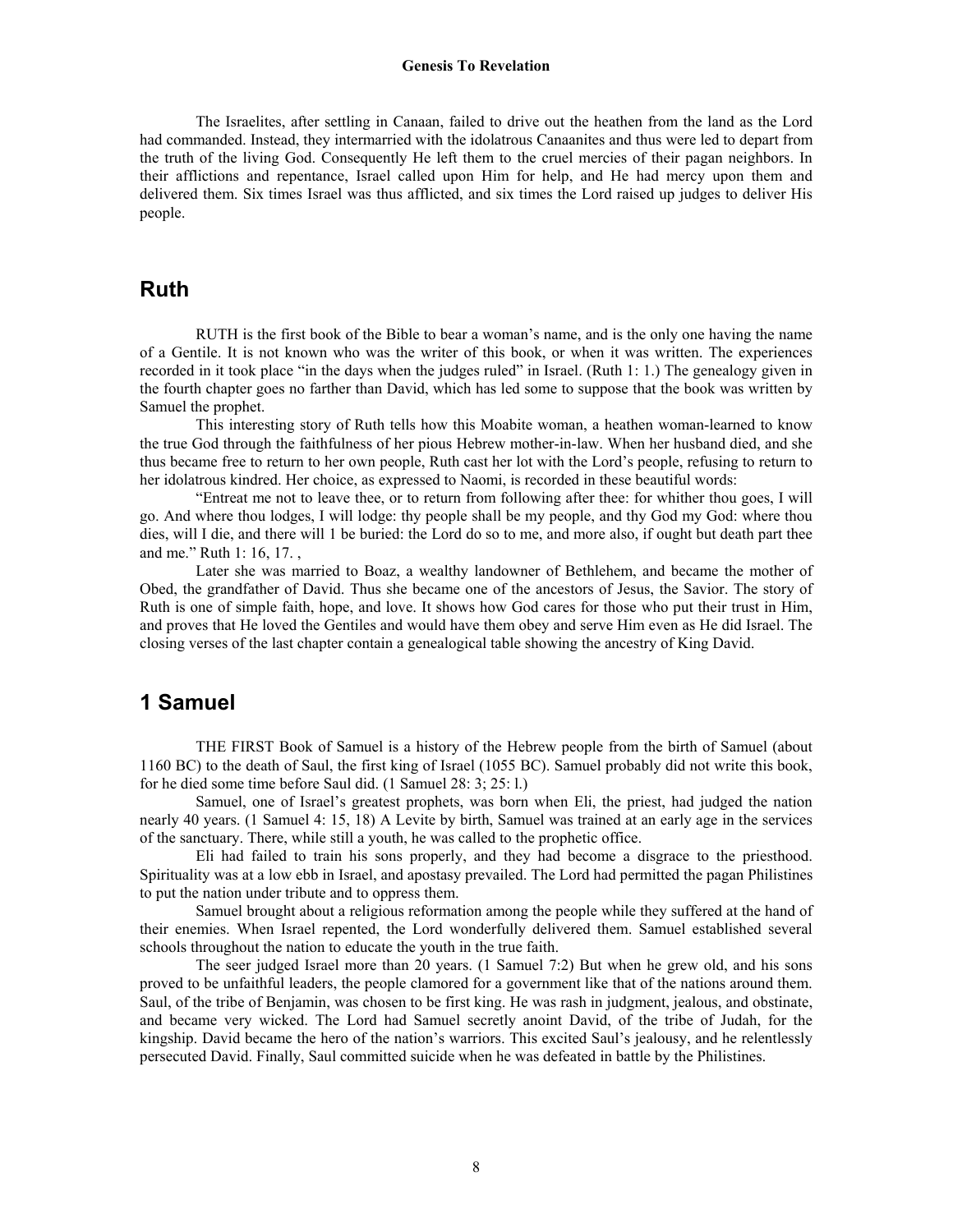# **2 Samuel**

THE SECOND Book of Samuel begins with David's enthronement as king of Israel (1055 B), and extends to the anointing of Solomon as his successor (1015 BC), when David had reigned about 40 years. It is not known who wrote the two books bearing the name of Samuel.

 The story opens with the return of David, then 30 years old, to his people after Saul's death, and records his coronation as king of Israel at Hebron.

 The tribe of Benjamin, to which Saul belonged, preferred to have his 40-year-old son, Ishbosheth, for king. This resulted in a civil war that lasted seven years and six months. Abner, the military commander of the Benjamite forces, finally deserted his master and came over to the side of David, and this brought the struggle to a speedy close.

 The story of the long reign of David is presented in this book-the great achievements together with the gravest blunders of his life. He is called a man after God's own heart. His life was not perfect. But when David did make a mistake and was reproved, he repented, confessed his guilt, and showed the sincerity of his repentance by his conduct thereafter. This sincere willingness to do the right was what made him precious in the sight of the Lord. Psalm 32 and 51 are permanent Bible records, penned by David himself, to show that he truly repented after his disgraceful conduct with Bathsheba, the wife of Uriah the Hittite.

 David probably was taught in one of the schools established by Samuel the prophet, who showed personal interest in the young man. (1 Samuel 19: 18) He was the greatest of the kings of Israel, and during his reign and that of his son, Solomon, the nation attained its highest glory and prosperity as an earthly kingdom.

# **1 Kings**

THE FIRST Book of Kings tells the story of the Hebrew people from the death of David (1015 BC) to the beginning of the reign of Ahaziah, king of Israel (898 BC). The author of the book is not known.

 This book tells the story of the building and the dedication of the beautiful temple of God in Jerusalem. Then follows an account of the prosperity of Solomon, who made the mistake of forming worldly alliances with the heathen nations taking to himself many wives. This resulted in his apostasy and the establishment of heathen systems of worship in Jerusalem itself.

When he had reigned 40 years, Solomon was succeeded by his son Rehoboarn (975 BC). The people, burdened by excessive taxation under the rule of Solomon, asked Rehoboam to reduce the amount of tribute exacted of them. His imperious refusal to do so resulted in a revolt. Only the tribes of Benjamin and Judah remained loyal to the house of David, while the other 10 tribes made Jeroboam their ruler, with headquarters in Samaria. Thus the Hebrew nation became divided into two separate kingdoms: one (the northern) called "Israel," and the other (the southern) called "Judah."

 The rest of the book tells of the reigns of the rulers of the northern kingdom down to Ahaziah (898 B). A brief parallel record is given for the reigns of the kings of Judah down to that of Jehoshaphat (915 BC).

 Fearing that his people would go to Jerusalem to worship God and thus become attached to the house of David, King Jeroboam introduced into his kingdom a system of idolatrous worship. Elijah, the Tishbite, was raised up by the Lord in the reign of Ahab (918-898 BC) to denounce the worship of Baal and to call the people back to the service of Jehovah.

# **2 Kings**

THE SECOND Book of Kings is a continuation of the First. The author is not known, but it is believed that these histories of the reigns of the kings of Israel and Judah were compiled under the direction of Ezra. The Second Book of Kings extends from the reign of Ahaziah, king of Israel (898 BC) to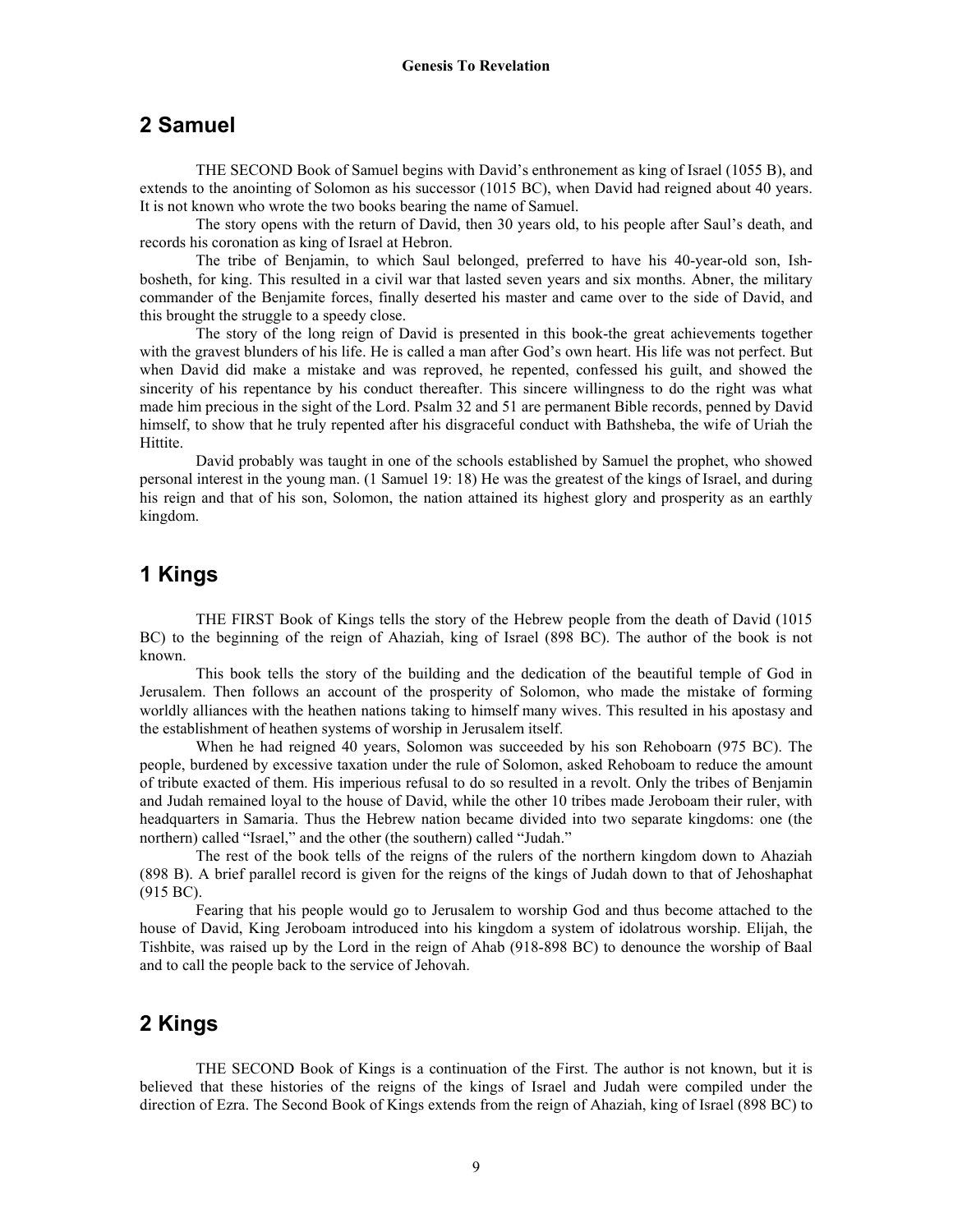the first year of Evil-Merodach, king of Babylon (561 BC).

 This book tells the story of the reigns of the kings of Israel down to the destruction of their kingdom by the Assyrian armies under King Sargon in 721 BC. The mighty religious reformation begun by Elijah was continued by Elisha, his successor, who re-established the system of schools set up in the days of Samuel. Elisha died in the reign of Joash (Jehoash), king of Israel (842-825 BC). Apostasy soon revived, civil war and crime prevailed in the kingdom, while it suffered several invasions by the Assyrian armies. Finally, the Assyrians removed the people to distant lands, and settled Samaria with Gentiles.

 A brief parallel account is given of the reigns of the kings of Judah from that of Jehoshaphat (915 BC) down to the destruction of Jerusalem by the Babylonian armies of Nebuchadnezzar in the eleventh year of the reign of Zedekiah (588 BC). The independence of the Hebrew people, as a free and sovereign nation, then came to an end.

 Apostasy to Baal worship, the sun cult of the Phoenicians, gradually developed in the kingdom of judah until Jerusalem itself became a center of idols and idolatrous practices. God-fearing kings and prophets brought about religious reformations from time to time and thus delayed the day of doom for the southern kingdom. Such noted prophets as Jonah, Joel, Amos, Hosea, Nahum, Obadiah, Micah, Isaiah, Zephaniah Jeremiah, Habakkuk, and Ezekiel were the spokesmen of Heaven during the period covered by this book.

# **1 Chronicles**

THE FIRST Book of Chronicles is a historical record of the reign of King David (1055-1015 BC). The author of this book is unknown.

 This history opens with a series of genealogical tables that begin with Adam and extend down to Zedekiah, the last king of Judah (598-588 BC). The civil war that followed when David was made king of Israel is described, and' is followed by the story of the united kingdom under him through the remainder of the 40 years of his reign.

 The First Book of Chronicles gives much information that is not found in the Second Book of Samuel. Particularly worthy of note are David's plans and preparations for the building of the temple of the Lord. He himself was not permitted to build the structure, but Solomon, his son, accomplished this task which his father so devotedly and zealously began.

 Besides presenting abundant genealogical data concerning the various tribes and leading men of Israel, this book gives important information about the organization and administration of both the civil government and the sanctuary services in those days. It was at the close of David's reign that Israel reached the peak of her prosperity and expansion, and this made it necessary to expand and improve the facilities for carrying on the religious ceremonies and services connected with the worship of God in Jerusalem.

 The book closes with an account of David's last meeting with the leading men of the kingdom, his farewell address to them, and the installation of Solomon as king in his place. The last verses are a notice of David's death. They mention the principal books containing the original records of his reign.

## **2 Chronicles**

THE SECOND Book of Chronicles is a continuation of .the history begun in the First. Beginning with the reign of Solomon (1015 B. c.), it extends to the end of the 70 yeats of the Babylonian captivity in the first year of King Cyrus of Persia (536 BC). It is believed that the Chronicles were compiled and written under the direction of Ezra.

 This book is principally a history of the reigns of the kings of Judah from that of Solomon to that of Zedekiah, in the eleventh year of whose rule (588 BC) Jerusalem was destroyed by the armies of Nebuchadnezzar. A brief parallel account of the reigns of the kings of Israel down to the, destruction of the northern kingdom by the armies of Assyria, in 721 BC, is presented.

 A description is given of the building and the dedication of the temple in Jerusalem by King Solomon. Here we find a copy of the remarkable dedicatory prayer that he offered to the Lord on that occasion. All of this makes more striking and sad the story that follows. When he had finished building the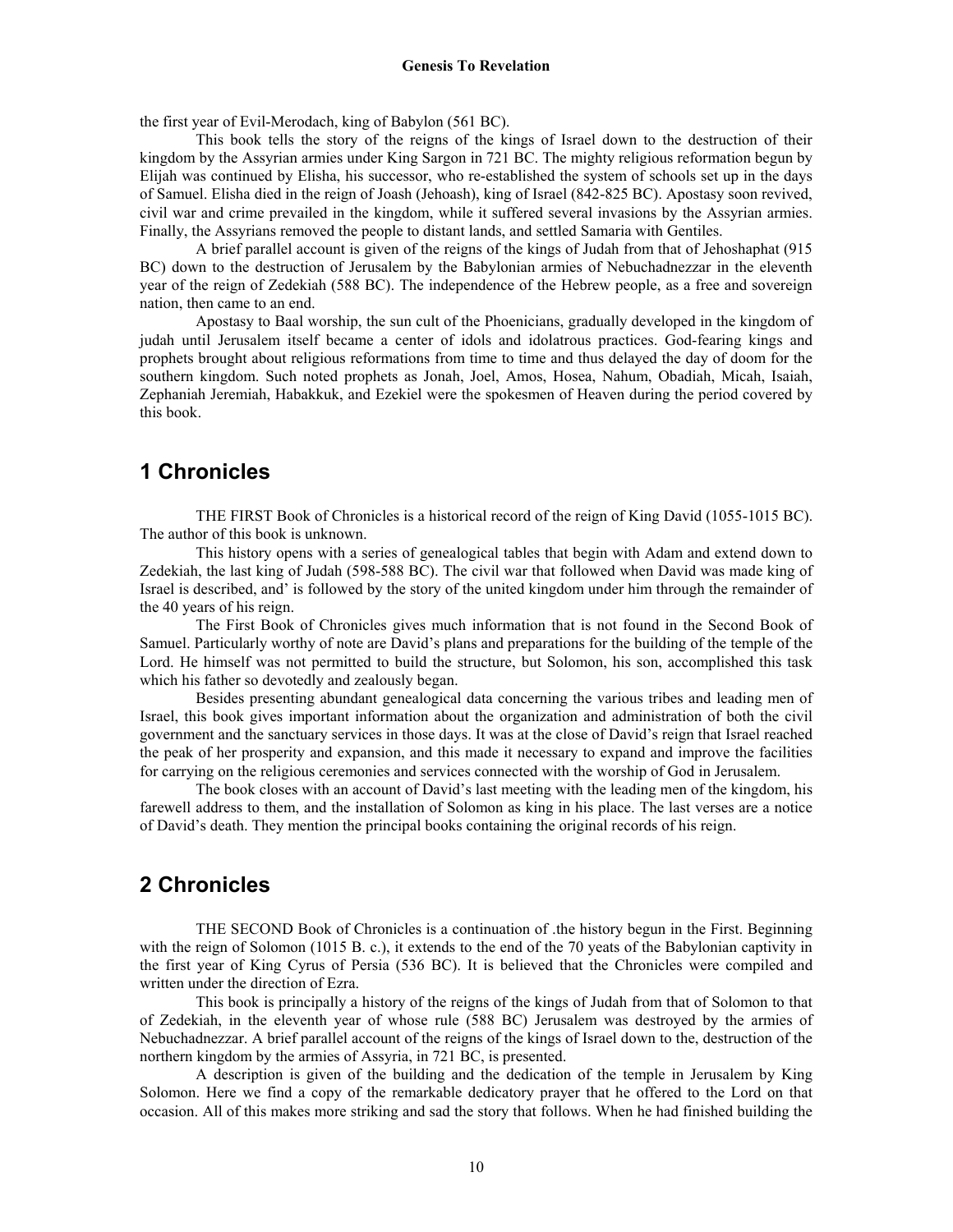temple of God, Solomon erected a magnificent palace for himself, and there enthroned himself in great pomp and glory. His fame went out to the ends of the world, and great men from distant lands came to learn wisdom at his mouth, for he was the wisest man on earth. But this wisdom was not of himself; it was a special endowment given him by the Lord that he might glorify Him and make His truth known to the world.

 Becoming proud and worldly, trusting in his own wisdom, Solomon formed alliances with the pagan nations around him, took wives of them, and finally lost his hold on God. To please his wives, he built pagan temples and established idolatrous worship in Jerusalem itself. Thus the people of God were led to apostasy and the ultimate tragedy that overtook them.

#### **Ezra**

THE BOOK of Ezra bears the name of its author. Ezra was a learned priest and a spiritual leader of the Jews who returned from the land of their captivity to Palestine in the seventh year of the reign of Artaxemes Longimanus, king of Persia (465-425 BC). He was associated with Nehemiah, civil governor ofjersualem about 444 BC. (Nehemiah 8: l.)

 Ezra sought to bring about a great spiritual reformation among his people. "He was a ready scribe in the law of Moses." Ezra 7: 6. The Persian king took a personal interest in the restoration of the Jews in Palestine, and issued in 457 BC a decree authorizing it. The edict was addressed to Ezra personally. That Gentile monarch recognized in him a man of great piety and learning. (Verse 12)

 In preparation for his work, "Ezra had prepared his heart to seek the law of the Lord, and to do it." Verse 10. His labors were very successful. "The efforts of Ezra to revive an interest in the study of the Scriptures, were given permanency by his painstaking, lifelong work of preserving and multiplying the Sacred Writings. He gathered all the copies of the law that he could find, and had these transcribed and distributed. The pure Word, thus multiplied and placed in the hands of many people, gave knowledge that was of inestimable value." - E. G. White, Prophets and Kings, p. 609.

 The Book of Ezra contains a history of the restoration movement from the first year of Cyrus, king of Persia (536 BC), to the seventh year of Artaxemes Longimanus (457 BC) a period of about 80 years. To better appreciate the writings of Haggai and Zechariah, one needs to read the Book of Ezra. (Ezra 5:1; 6:14)

### **Nehemiah**

THE BOOK of Nehemiah was written by the man whose name it bears. He was probably born in Babylon during the captivity of his people. His book is a continuation of Ezra's story of the return of the Hebrew people from their exile, particularly of the restoration of the city of Jerusalem.

 Nehemiah's account begins with the twentieth year (445 BC) of the reign of Artaxerxes Longimanus, king of Persia. At that time he held the important position of cup bearer to this Persian monarch, which shows that he was a man of reputed integrity.

 Artaxerxes, appointed Nehemiah civil governor of Jerusalem for a period of 12 years. (Nehemiah 5: 14) He was a zealous religious reformer, as well as an able civic leader of his people. In his work of reformation he had the assistance of Ezra, the priest. (Nehemiah 8:1,9) Nehemiah's first work was the rebuilding of the wall of the city, which he did in troublous times and despite much difficulty.

 About 432 BC Nehemiah returned to the court of the king of Persia. While he was away from Jerusalem, evils crept in among his people and threatened to pervert the nation. Upon his request, he was granted a leave of absence by the king to visit Jerusalem. (Nehemiah 13: 6.) This resulted in further reforms among his people.

Nehemiah, in his many activities, made God his source of strength and confidence. He was a man of prayer and a tireless worker, one who could manifest great faith and courage in the face of discouragement.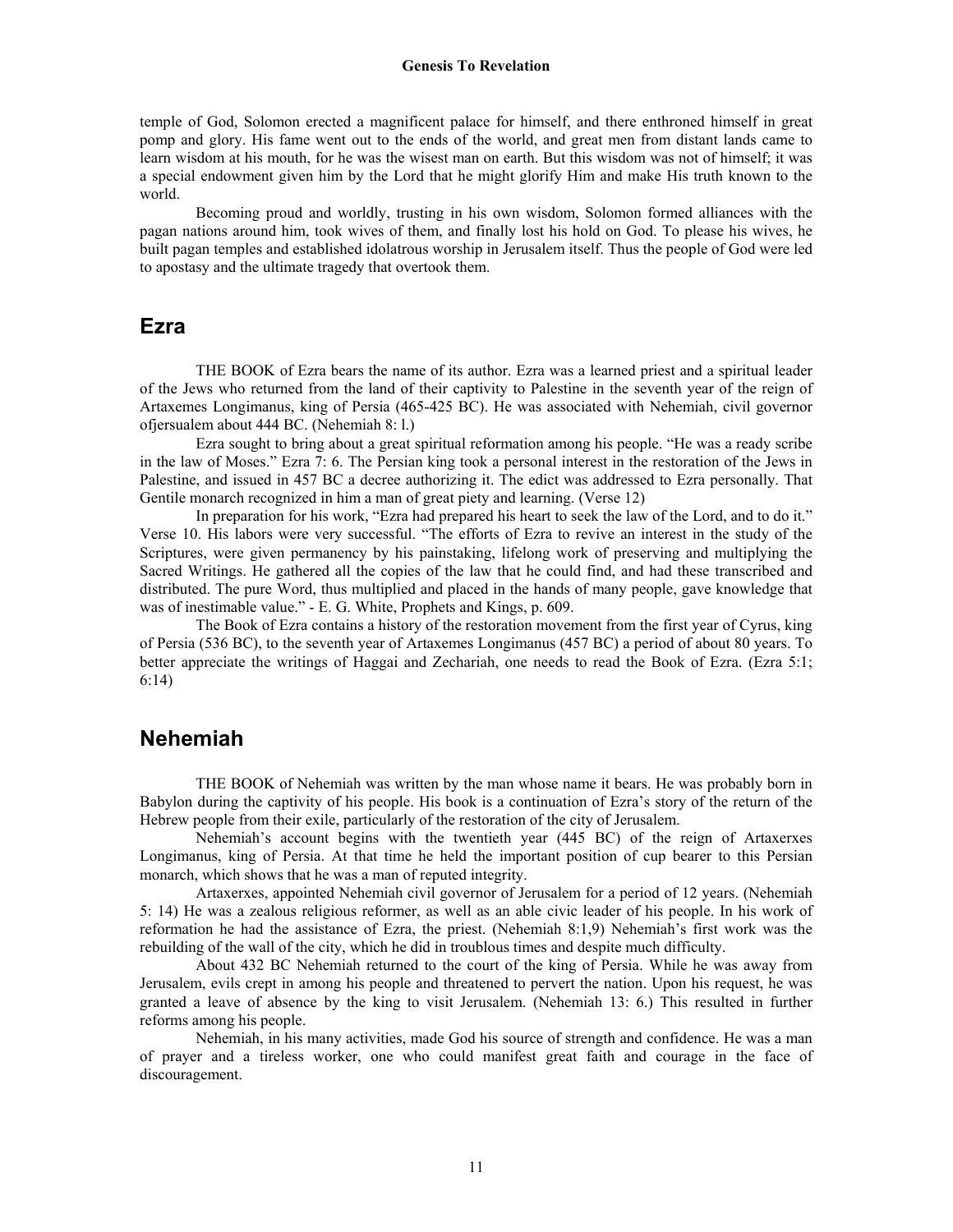#### **Esther**

THE BOOK of Esther is the second and last book of the Bible to bear the name of a woman. Esther, a God-fearing Hebrew maiden, was born in Persia. Left an orphan at an early age, she was brought up by her cousin, Mordecai, an employee at the palace of the king. (Esther 2: 5-7)

 The narrative has its setting in the reign of Xerxes 1 (485-464 BC), the wealthiest of the Persian kings. Although God is never mentioned in this book, His overruling hand is discerned throughout the story.

 The king, on the occasion of a great feast he had given at Susa (Shushan), the capital of his kingdom, became displeased with Vashti, his queen, and set about to find another woman to take her place. Youthful Esther, whose racial identity was not revealed to the monarch at the time, was chosen, for she was "fair and beautiful."

 Haman, the prime minister, plotted the destruction of all the Jews in the empire, and built a high scaffold especially for the public hanging of Mordecai, who refused to kneel in homage to him. The unsuspecting king signed the decree that Haman drafted for exterminating the Jews, not knowing that in so doing he was sentencing his queen to death.

 Esther, informed of the plot, notified Mordecai to request the Jews of Susa to fast while she brought the matter before the king. Taking her life in her hand, she exposed the malicious prime minister. Immediately Xerxes issued an edict counteracting the death decree already published against the Jews. Haman was hanged on the scaffold prepared for Mordecai, who was then appointed prime minister.

#### **Job**

THE BOOK of job is an epic poem believed to have been written by Moses not long after he wrote Genesis and while he was a shepherd in Midian. The tenor and style of the Hebrew language used, and the patriarchal setting of the story, support this opinion. Job, the principal human figure in the narrative, was a wealthy, God-fearing chieftain of Uz, on the edge of the Arabian desert. He probably was a contemporary of Isaac, who lived from 1896 to 1716 BC.

 Satan is "the accuser of our brethren." Revelation 12: 9, 10. He tries to cause men and angels to question the sincerity of the children of God and the justice of His mercy and care for them, and seeks opportunity to test their religious profession. God sometimes permits the evil one to try us and thus demonstrate before the universe who are those on earth who are disposed to serve Him at all costs.

 Job was widely known for his piety and integrity. Satan charged before God, the angels, and representatives of other worlds that job served the Lord only for what material benefits he received thereby. The evil one was permitted, with certain limitations to test the patriarch's love for God.

 Besides suffering the loss of his children and his property, job was afflicted with a loathsome disease that caused intense suffering. His friends misjudged him, and his wife tried to discourage his trust in God. But in all his trouble he said: "He knows the way that I take. When He hath tried me, I shall come forth as gold." Job 23: 10. Also: "He will not lay upon man more than right." Job 34: 23.

#### **Psalms**

THE BOOK of Psalms is a collection of 150 sacred poems, which were sung as hymns by the ancient people of Cod. The singing was often accompanied by appropriate music. David, the sweet singer of Israel, composed most of them. Credit for some is given to others, including Moses and Solomon.

 The Psalms are the longest book in the Bible. They contain the longest chapter in the Bible-Psalm 119-and also the shortest-Psalm 117. The collection appears to be divided into five sections: (1) Psalms 1- 41, (2) Psalms 42-72, (3) Psalms 73-89, (4) Psalms 90-106, and (5) Psalms 107-150.

 "The psalms of David pass through the whole range of experience, from the depths of conscious guilt and self condemnation to the loftiest faith and the most exalted communing with God. His life record declares that sin can bring only shame and woe, but that God's love and mercy can reach to the deepest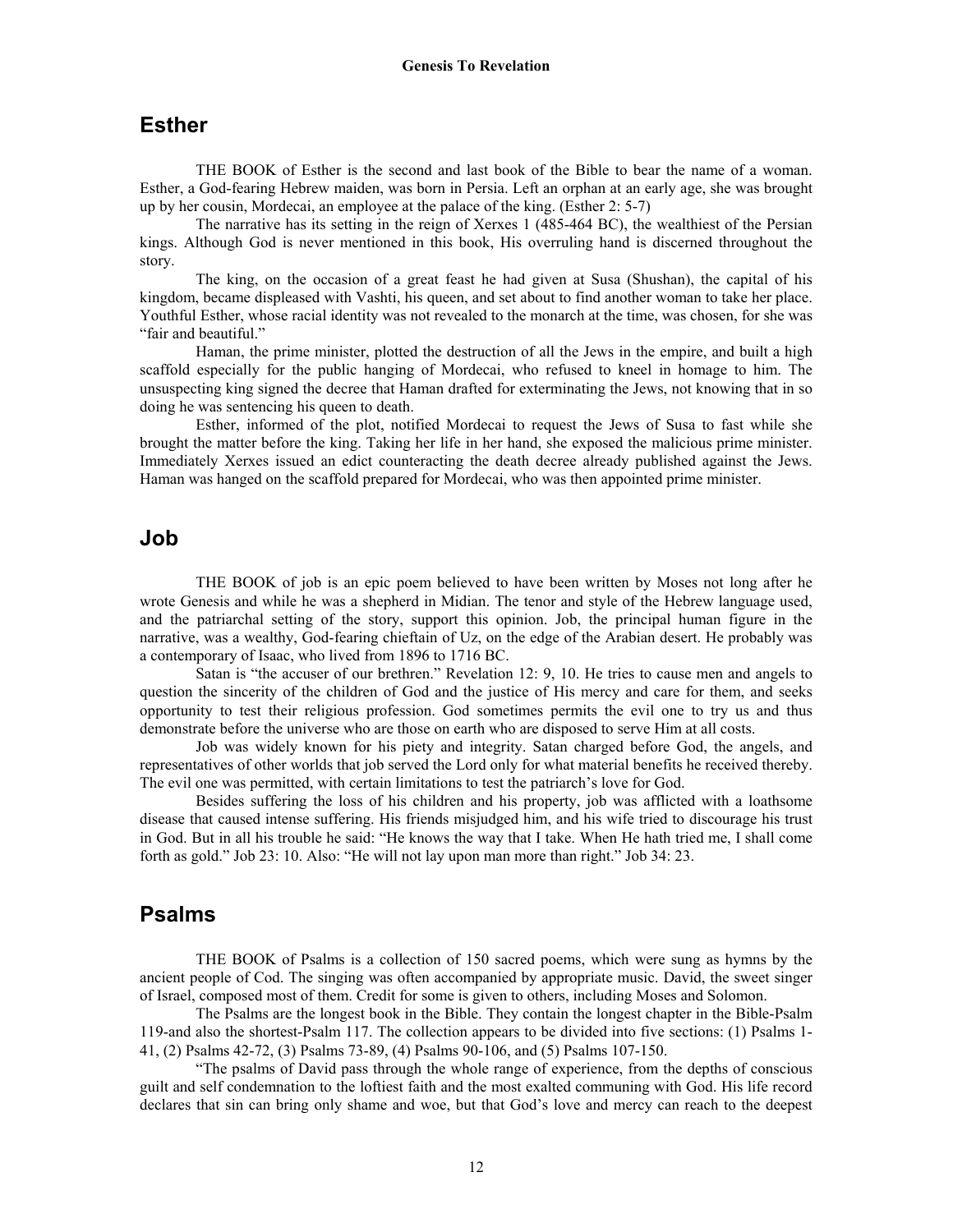#### **Genesis To Revelation**

depths, that faith will lift up the repenting soul to share the adoption of the sons of God. Of all the assurances which His word contains, it is one of the strongest testimonies to the faithfulness, the justice, and the covenant mercy of God."-E. G. White, Patriarchs and Prophets, p. 754.

 These poems abound with prophecies concerning the first and second advents of Jesus. They are often quoted in the New Testament. Psalms 22 and 69 foretold various details of Christ's sufferings and death. The Psalms often speak of His coming in glory to judge the world. They contain some of the most quoted and most loved portions of Holy Scripture. Psalm 23, called "The Shepherd Psalm," probably has been committed to memory more than any other. Psalms 46 and 91 have been a comfort and help to God's children in times of great danger.

#### **Proverbs**

THE BOOK of Proverbs is a collection of brief, epigrammatic sayings uttered by wise men of ancient times. King Solomon contributed the largest number of them. It is recorded that "he spoke three thousand proverbs." 1 Kings 4: 32. Only a few of his inspired sayings have been preserved in this book. He is expressly mentioned by name as being the author of most of the Proverbs. (Proverbs 1:1; 10:1; 25:l.) But those of chapter 30 are attributed to "Agur the son of Jakeh." Those of the last chapter are described thus: "The words of King Lemuel, the prophecy that his mother taught him." Verse 1. We do not know anything else about these two men.

 In the Proverbs we have a treasury of practical wisdom. These inspired maxims contain principles of holy living and high endeavor needed by men and women in every walk of life. The secret of true wisdom is revealed in these words: "The fear of the Lord is the beginning of wisdom." Proverbs 1: 7. The promise is that if "thou incline your car unto wisdom, and apply your heart to understanding; yea, if thou cries after knowledge, and lifts up thy voice for understanding; if thou seeks her as silver, and searches for her as for hid treasures. Then shall thou understand the fear of the Lord, and find the knowledge of God." Proverbs 2: 2-5.

 A lovely description of the ideal wife is found in the last chapter of the Proverbs. In this book much is said against the use of intoxicating drink. (Proverbs 20: 1; 23: 29-35) It abounds with instruction and counsel for young and old, for parents and children, kings and their subjects, employers and employees, businessmen, farmers, scholars, artisans in a word, for everybody. The apostle Peter found in them a very apt illustration. (2 Peter 2: 22; Proverbs 26: 1 l.)

# **Ecclesiastes**

THE TITLE Ecclesiastes means "Preacher." King Solomon, the son of David, is the preacher who wrote it during the last years of his life. He had permitted worldliness to lead him away from God and into the folly of sin. Chastened in spirit and enfeebled in body, he turned, wearied and thirsty, from the world's broken cisterns to drink again at the sacred fountain of divine truth.

 The book was written after Solomon had found his way back to God. In it he discusses the ambitions and problems of life for the benefit of the youth, and shows how differently men relate themselves to them.

 "Solomon's later writings," observes a Bible student, "reveal that as he realized more and still more the wickedness of his course, he gave special attention to warning the youth against falling into the errors that had led him to squander for naught Heaven's choicest gifts. With sorrow and shame he confessed that in the prime of manhood, when he should have found God his comfort, his support, his life, he turned from the light of Heaven and the wisdom of God, and put idolatry in the place of the worship of Jehovah. And now, having learned through sad experience the folly of such a life, his yearning desire was to save others from entering into the bitter experience through which he had passed." - E. G. White, Prophets and Kings, p. 80.

 In his closing words, Solomon says to the youth: "Remember now thy Creator in the days of thy youth, while the evil days come not, nor the years draw nigh, when thou shall say, I have no pleasure in them. Let us hear the conclusion of the whole matter: Fear God, and keep His commandments: for this is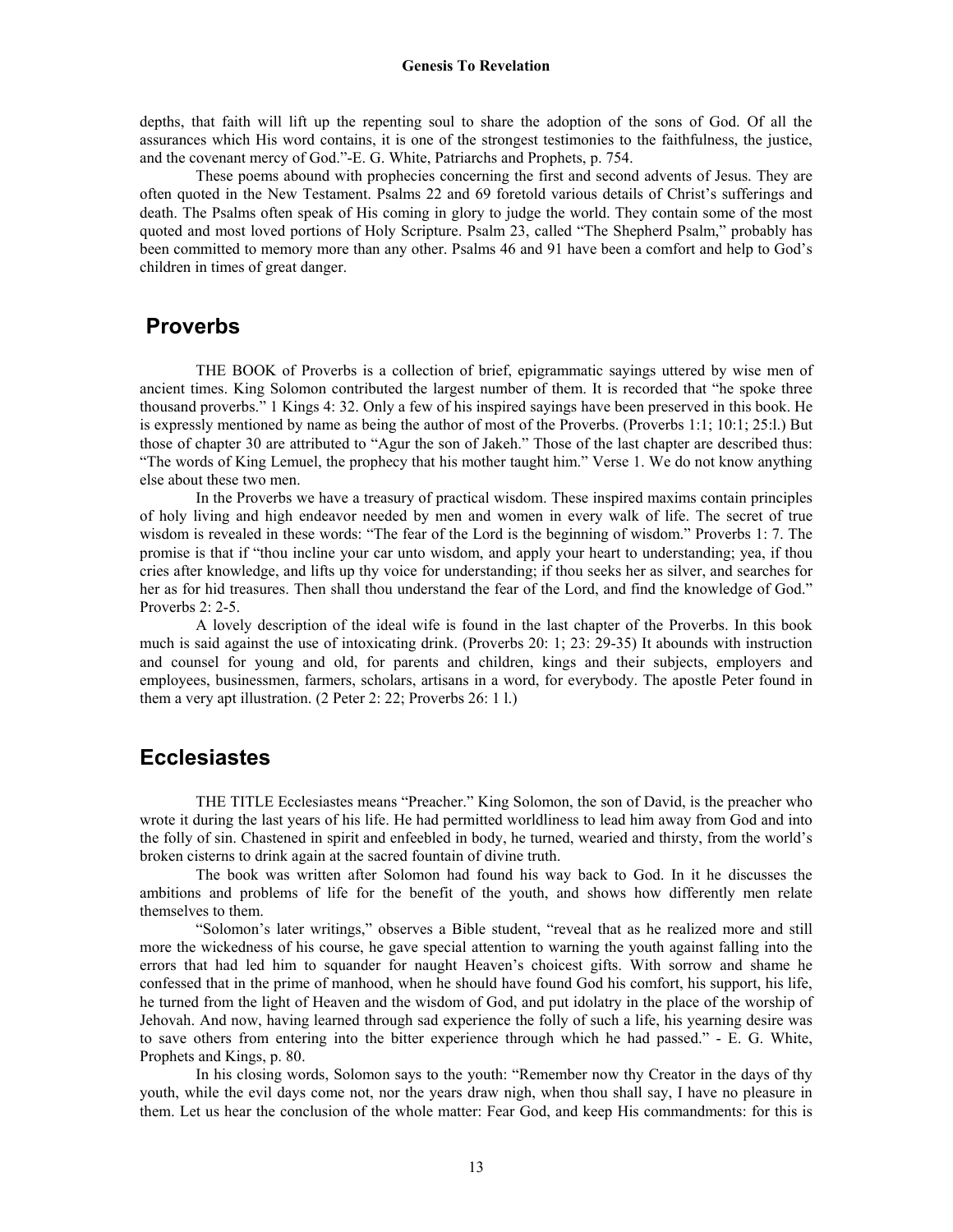the whole duty of man. For God shall bring every work into judgment, with every secret thing, whether it be good, or whether it be evil." Ecclesiastes 12:l, 13-14.

# **Song of Solomon**

THE AUTHORSHIP of the Song of Songs is attributed to King Solomon. (Song of Solomon 1:1; 3: 9-11; 8:12.) It is a beautiful poem glorifying wedded love. It abounds in metaphors and portrays the love existing between Christ and His church, under the figures of a lover and his beloved.

 To understand this book, we must consider the Redeemer as the loving bridegroom and the church as His bride. The apostle Paul presents the church as a chaste virgin espoused to Christ. (2 Corinthians 11:2; Ephesians 5: 22-27.) His beloved church is presented as one "fair as the moon, clear as the sun, and terrible as an army with banners." (Song of Solomon 5: 10) Over it is unfurled God's banner of love. (Song of Solomon 2: 4)

 King Solomon was well acquainted with the plan of redemption and the privileges of the Christian life. He speaks of the coming King as the Beloved, the One who is altogether lovely, the Rose of Sharon and the Lily of the valley, the Chiefest among ten thousand, and the Well of living waters. (Song of Solomon 2: 1, 2, 8; 5: 10, 16; 4: 15)

 Throughout the poem the imagery employed by Solomon is very appropriate and beautiful despite the fact that much of the literary quality of poetry is lost when it is translated from one language into another. His description of spring is unsurpassed in literature. He portrays it thus: "Lo, the winter is past, the rain is over and gone. The flowers appear on the earth; the time of the singing of birds is come, and the voice of the turtle [dove] is heard in our land; the fig tree puts forth her green figs, and the vines with the tender grape give a good smell." Song of Solomon 2: 11-13.

#### **Isaiah**

THE PROPHET Isaiah wrote the book bearing his name. As a youth he began his ministry near the close of the reign of Uzziah (811-758 BC), and continued through the reigns of Jotham (758-743 BC), Ahaz (743-726 BC), and Hezekiah (726-698 BC), kings of Judah. He died a martyr early in the reign of King Manasseh, having been a prophet more than 60 years. He was living when the kingdom of Israel came to its end; and he was in Jerusalem when the Assyrian armies of Sermacherib came down to capture the city.

 Called "the gospel prophet," he spoke often about Christ and His love for man. He foretold the Savior's birth into the world as the child of a virgin. (Isaiah 7: 14; Matthew 1: 22, 23) He predicted that this Child would be God in human flesh, and that He would one day occupy the throne of David, of whose royal lineage He would be. (Isaiah 9: 6, 7.) This seer recorded beforehand many details of the Lord's trial, death, and burial. (Isaiah 53) The kind of work the Savior would do at His first coming was fore shown by him. (Isaiah 61: 1-3; Luke 4: 16-18) The message of John the Baptist, who heralded the first advent of Christ to the world, was based on a prophecy in Isaiah. (Isaiah 40: 1-4; Luke 3: 3-6.) Isaiah also spoke of the establishment of God's everlasting kingdom upon earth. (Isaiah 65: 17-25; 66: 22, 23.)

 Through him the Lord made gracious and loving appeals to His disobedient people, pleading with them to repent and return to Him. Best known is this invitation: "Come now, and let us reason together, said the Lord: though your sins be as scarlet, they shall be as white as snow; though they be red like crimson, they shall be as wool." Isaiah 1: 18.

#### **Jeremiah**

JEREMIAH, whose writings bear his name, was of a family of the priests living in Anathoth, a town set aside for them in the tribe of Benjamin. (Jeremiah 1: l.) It was in the thirteenth year of the reign of Josiah, king of Judah (640-610 BC), that he was called, while still a youth, to serve as a prophet. His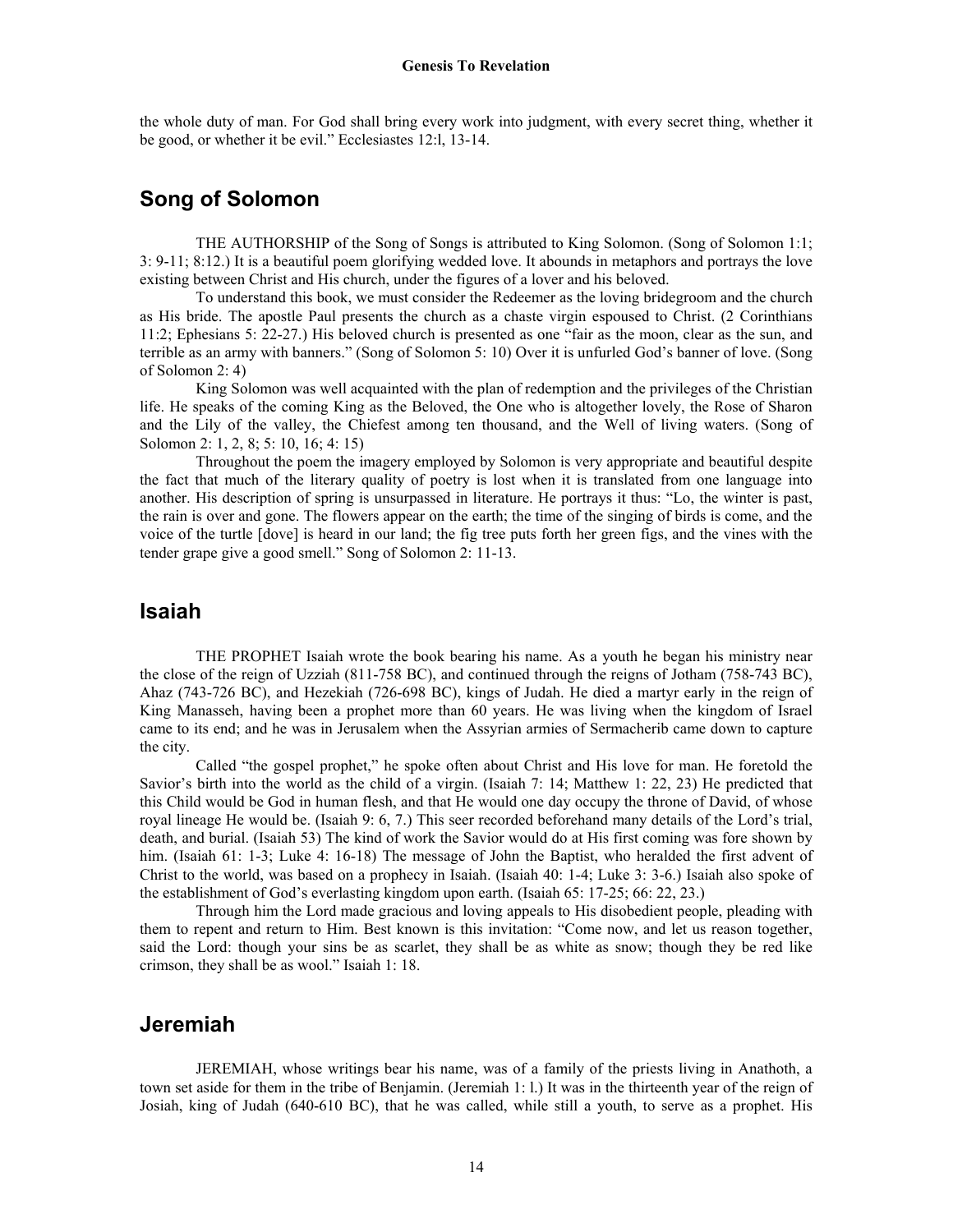ministry continued until after the destruction of Jerusalem (588 BC). He remained in Palestine and prophesied there for a time thereafter. Later he was taken to Egypt by a band of rebellious countrymen, and there also did he prophesy. (Jeremiah 43)

 The ministry of Jeremiah lasted more than 40 years, and he presented messages for the Lord to many different nations besides his own. He is sometimes called "the weeping prophet," because of the tears he shed for his wayward people. Jeremiah 9: 1.

 Repeatedly he pleaded with the kings and the princes of Judah, and with the elders and the people, to hearken to the word of God. He warned them of the terrible end that awaited them, their city, and its temple. Mistreated and imprisoned, yet through it all he was faithful to duty-a pathetic, lonely figure who never ceased to warn Judah until the kingdom was brought to an end by the invading armies of Nebuchadnezzar, king of Babylon, in 588 BC.

 Jeremiah presented God as a deity of infinite love, longsuffering and gracious to those who would forsake evil. The Lord, he declared, loved Israel and Judah with an everlasting love, and would never break His covenant with the house of David. He prophesied of the coming Savior and the glorious future that awaits the ransomed of the Lord. "In His [Christ's] days Judah shall be saved, and Israel shall dwell safely: and this is His name whereby He shall be called, THE LORD OUR RIGHTEOUSNESS." Jeremiah 23: 6.

### **Lamentations**

THE FIVE chapters of Lamentations are a series of five poems penned by Jeremiah the prophet to express his deep grief over the destruction of Jerusalem and the slaughter of his countrymen by the Babylonian armies in 588 BC. The poems in four of the five chapters consist of 22 verses each.

 For 40 years the prophet had urged the people to heed the word of God and spare themselves the terrible fate that awaited them. He himself went through the siege of Jerusalem, and saw the famine, the slaughter, and the destruction. The beautiful temple, erected by Solomon centuries before, was given to the flames. The walls of the city, and of its stately palaces, public buildings, and sanctuary, were thrown down and made a pile of rubble.

 Nevertheless, in all his grief the prophet could write: "It is of the Lord's mercies that we are not consumed, because His compassion fail not. They are new every morning: great is Thy faithfulness. The Lord is my portion, said my soul; therefore will I hope in Him. The Lord is good unto them that wait for Him, to the soul that seeks Him. It is good that a man should both hope and quietly wait for the salvation of the Lord." Lamentations 3: 22-26. "The Lord will not cast off forever: but though He cause grief, yet will He have compassion according to the multitude of His mercies. For He does not afflict willingly nor grieve the children of men." Verses 31-33.

 The prophet continued to work for his people, saying: "Let us search and try our ways, and turn again to the Lord." Lamentations 3: 40.

### **Ezekiel**

THE BOOK of Ezekiel also bears the name of its author. He was a priest (Ezekiel 1: 3) who was taken into exile at the time that Jehoiachin, king of Judah (599 BC), was taken prisoner to Babylon. For 22 years he ministered, presenting messages to the people in Jerusalem, to the Hebrews in the captivity, and to various Gentile nations.

 "While Jeremiah continued to bear his testimony in the land of Judah, the prophet Ezekiel was raised up from among the captives in Babylon, to warn and to comfort the exiles, and also to confirm the word of the Lord that was being spoken through Jeremiah. He was also instructed to foretell, by means of a variety of symbols and solemn messages, the siege and utter destruction of Jerusalem." - E. G. White, Prophets and Kings, p. 448.

 Ezekiel explained to his people the justice of God in permitting the captivity to overtake Israel and Judah, and made it clear that the hand of the Lord had control over the affairs of the world. He foretold that out of the captivity a faithful remnant would survive, and that in the future the nation of Israel would be restored under God their King. He also foretold the resurrection of the dead (chapter 37). Through him the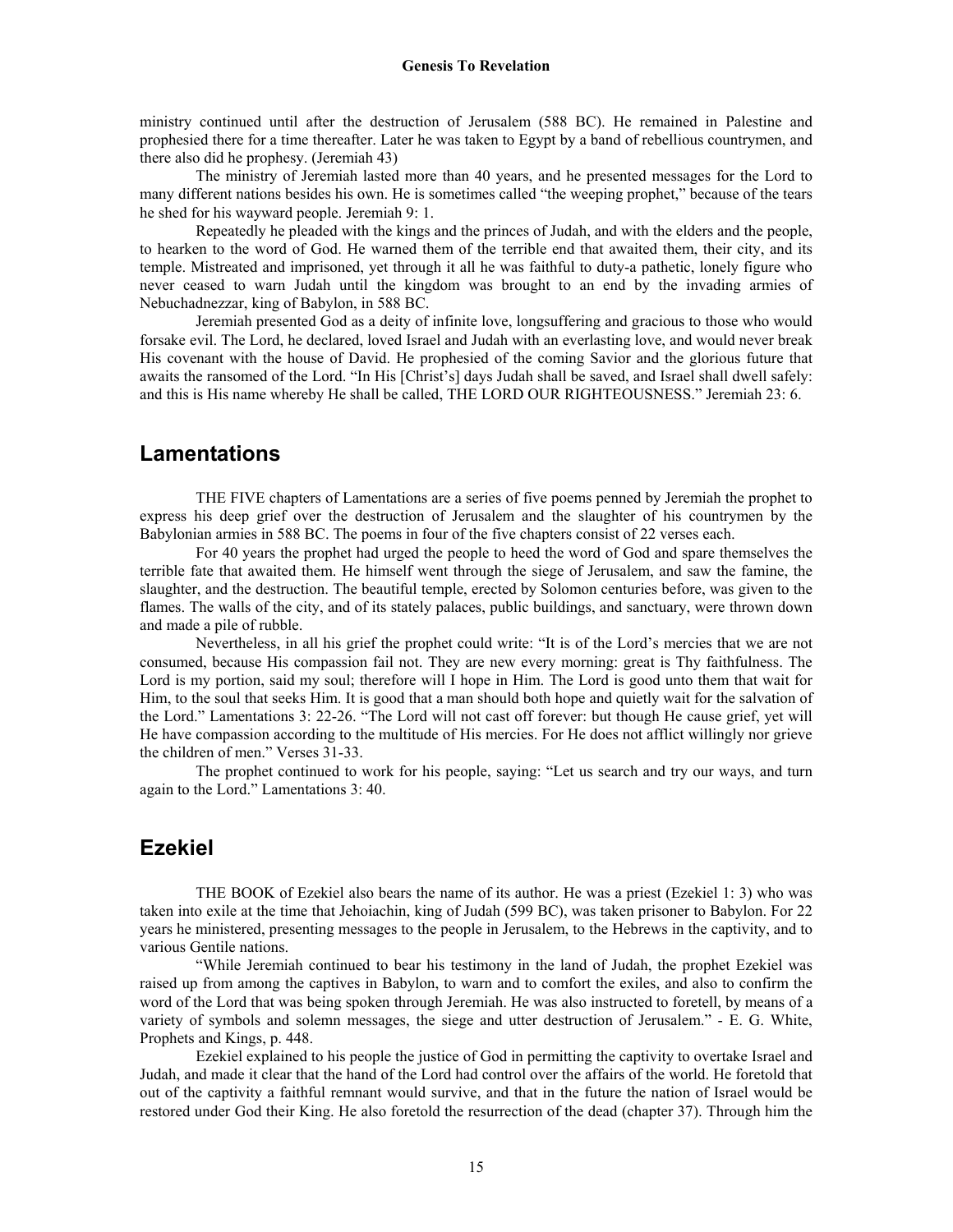Lord speaks of the state of the redeemed in the world to come, as follows:

 "When I shall have gathered the house of Israel from the people among whom they are scattered, then shall they dwell in their land that I have given to My servant Jacob. And they shall dwell safely therein, and shall build houses, and plant vineyards; yea, they shall dwell with confidence, when I have executed judgments upon all those that despise them round about them; and they shall know that I am the Lord their God." Ezekiel 28: 25, 26.

#### **Daniel**

DANIEL, the author of this book, was a Hebrew prince whom the Babylonians took captive in the third year of King Jehoiakim of Judah-about 606 BC. After three years of study in Babylon, this youth entered the service of King Nebuchadnezzar. (Daniel l.) He served that government until its last king------ Belshazzar-was slain in 538 BC. (Daniel 5.) When King Darius set up a new world government under the Medo-Persian regime, Daniel was appointed its prime minister. (Daniel 6.) He was alive in the third year of Cyrus. (Daniel 10: l.)

 In Daniel 2 were foretold the rise and fall of Babylon (605-538 BC), Medo-Persia (538-331 BC), Greece (331-168 BC), Rome (168 BC - AD 476), the nations of western Europe (AD 476 to our day), and the final establishment of the kingdom of God on earth. In Daniel 7 the same four universal empires are symbolized by four great beasts, and the nations of western Europe by the 10 horns from the fourth. The little horn described as tampering with God's law and persecuting His people depicted that great ecclesiastical system that dominated Europe during the Dark Ages-from AD 538 to 1798. The ram and the he goat of Daniel 8 represent Medo-Persia and Greece, while the little horn that waxed great symbolized Rome. The 2,300 prophetic days of Daniel 8: 14, of which the 70 weeks of Daniel 9: 24-27 are the first part, began in the autumn of 457 BC, when Artaxerxes Longimanus issued the final decree restoring Jerusalem. (Ezra 6: 14; 7: 6-28.) Daniel 10, 11, and 42 are a prophecy extending from Medo-Persia down to the time when Messiah shall deliver His people.

#### **Hosea**

THE BOOK of Hosea is the longest in the Minor Prophets. Hosea prophesied in the reigns of Uzziah (811-758 BC), Jotham (758-743 BC), Ahaz (743-726 BC), and Hezekiah (726-698 BC), kings of Judah, and during that of Jeroboam II (825-773 BC), king of Israel. (Hosea 1:1.)

 "The closing years of the ill-fated kingdom of Israel were marked with violence and bloodshed such as had never been witnessed even in the worst periods of strife and unrest under the house of Ahab. For two centuries and more the rulers of the ten tribes had been sowing the wind; now they were reaping the whirlwind. King after king was assassinated to make way for others ambitious to rule. 'They have set up kings,' the Lord declared of these godless usurpers, 'but not by Me: they have made princes, and 1 knew it not.' Hosea 8: 4. Every principle of justice was set aside; those who should have stood before the nations of earth as the depositaries of divine grace, 'dealt treacherously against the Lord' (Hosea 5: 7) and with one another. With the severest reproofs, God sought to arouse the impenitent nation to a realization of its imminent danger of utter destruction. Through Hosea and Amos He sent the ten tribes message after message, urging full and complete repentance, and threatening disaster as the result of continued transgression." - E. G. White, Prophets and Kings, pp. 279-280.

 Hosea urged his people to turn from idolatry and corrupt living, saying: "0 Israel, return unto the Lord thy God; for thou has fallen by your iniquity. Take with you words, and turn to the Lord: say unto Him, Take away all iniquity, and receive us graciously." Hosea 14: 1, 2. The Lord said: "I will heal their back sliding, I will love them freely." Verse 4.

**Joel**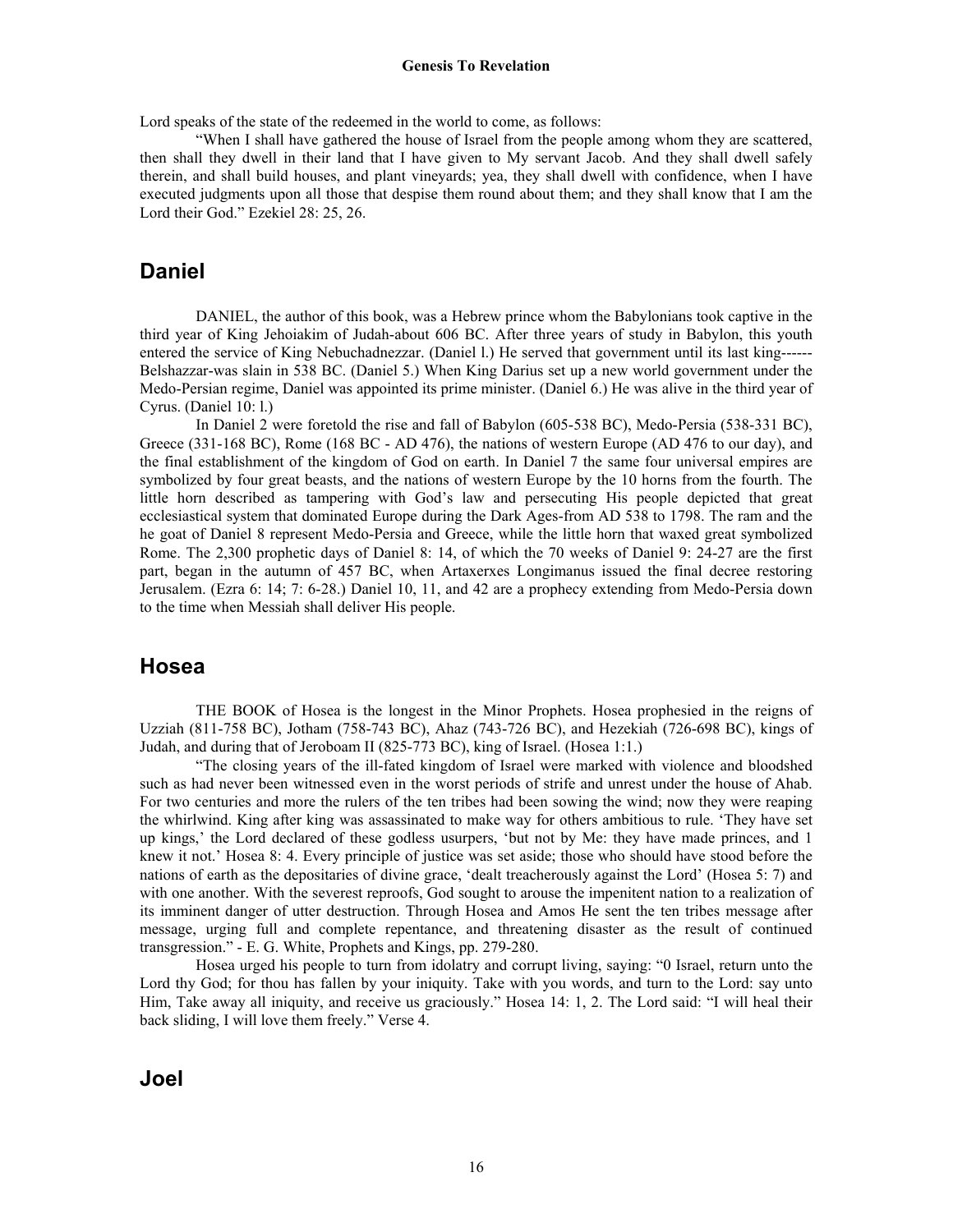JOEL wrote at a time when the judgments of God, particularly in the form of war from enemies without the nation, were about to fall upon the Hebrew people.

 Through this seer the Lord called upon the people to repent of their evil ways and thus avert the impending wrath. He pleaded with them, saying: "Turn you even to Me with all your heart, and with fasting, and with weeping, and with mourning: and rend your heart, and not your garments, and turn unto the Lord your God: for He is gracious and merciful, slow to anger, and of great kindness. Who knows if He will return and repent, and leave a blessing behind Him?" Joel 2: 12-14.

 The style of Joel's language is vivid and vigorous, and yet it has the tenderness of Jeremiah. The sublimity and majesty of it rival that of Isaiah and Habakkuk.

 Joel foretold the restoration of the Hebrew people to their homeland after their captivity, and assured them that Jehovah would still love them and be their God. He foresaw also the coming of the great and dreadful day of the Lord, and also the great ingathering of souls in preparation for that time when Christ shall come again.

 Peter declared that Joel 2:28-32 was fulfilled when the Holy Spirit was poured out upon the disciples on the day of Pentecost. (Acts 2: 16-2l.) Joel's prophecy concerning the darkening of the sun and the moon (Joel 2: 31) was fulfilled on May 19, the memorable "Dark Day," of 1780, as one of the signs of the imminent return of Jesus. (Matthew 24: 29) The prophet also spoke of the last days and of the triumph of God's people when the great day of the Lord shall come. (Joel 1)

#### **Amos**

AMOS was a herd man and a gatherer of sycamore fruit in Tekoa, a little to the south of Bethlehem. He prophesied during the reigns of Uzziah, king of Judah (811-758 BC), and Jeroboam II, king of Israel (825-771BC). He is noted for the statement: "Surely the Lord God will do nothing, but He reveals His secret unto His servants the prophets." Amos 3: 7.

 This prophet denounced the sins and corruption prevalent among God's professed people, and warned that there was a limit to His forbearance, and that injustice He must punish sinners.

 Through Amos the Lord said: "Therefore thus will I do unto thee, 0 Israel: and because I will do this unto thee, prepare to meet thy God, 0 Israel." Amos 4: 12.

 "Against the marked oppression, the flagrant injustice, the unwonted luxury and extravagance, the shameless feasting and drunkenness, and gross licentiousness and debauchery, of their age, the prophets lifted their voices; but in vain were their protests, in vain their denunciation of sin. 'Him that rebukes in the gate,' declared Amos, 'they hate, and they abhor him that speaks uprightly.' 'They afflict the just, they take a bribe, and they turn aside the poor in the gate from their right.' Amos 5: 10, 12." – E. G. White, Prophets and Kings, p. 282.

 Amos foretold that a remnant of faithful ones would be saved and possess the earth as God's everlasting kingdom. (Amos 9:11-15)

# **Obadiah**

THE PROPHECY of Obadiah, consisting of a single chapter of 21 verses, is the shortest book in the Old Testament. It was written not long after the destruction of Jerusalem in 588 BC, and carries a burden of reproof to the people of Edom for having aided the Babylonians in destroying the Hebrew nation. The Edomites were kinsmen of the Jews, being descendants of Esau, the twin brother of Jacob, from whom the Israelites had descended.

 Obadiah foretold the extirpation of Edom as a nation, declaring that it had been determined upon them by the Lord because of their wickedness. The message states that the victory of the heathen over Israel was not permanent, and that ultimately salvation and victory would come to the faithful remnant among the professed people of the Lord.

 After describing the fate that awaited the enemies of God's people, the seer says: "But upon Mount Zion shall be deliverance, and there shall be holiness; and the house of Jacob shall possess their possessions." Obadiah 17. And in the end, he says, "the kingdom shall be the Lord's." Verse 21.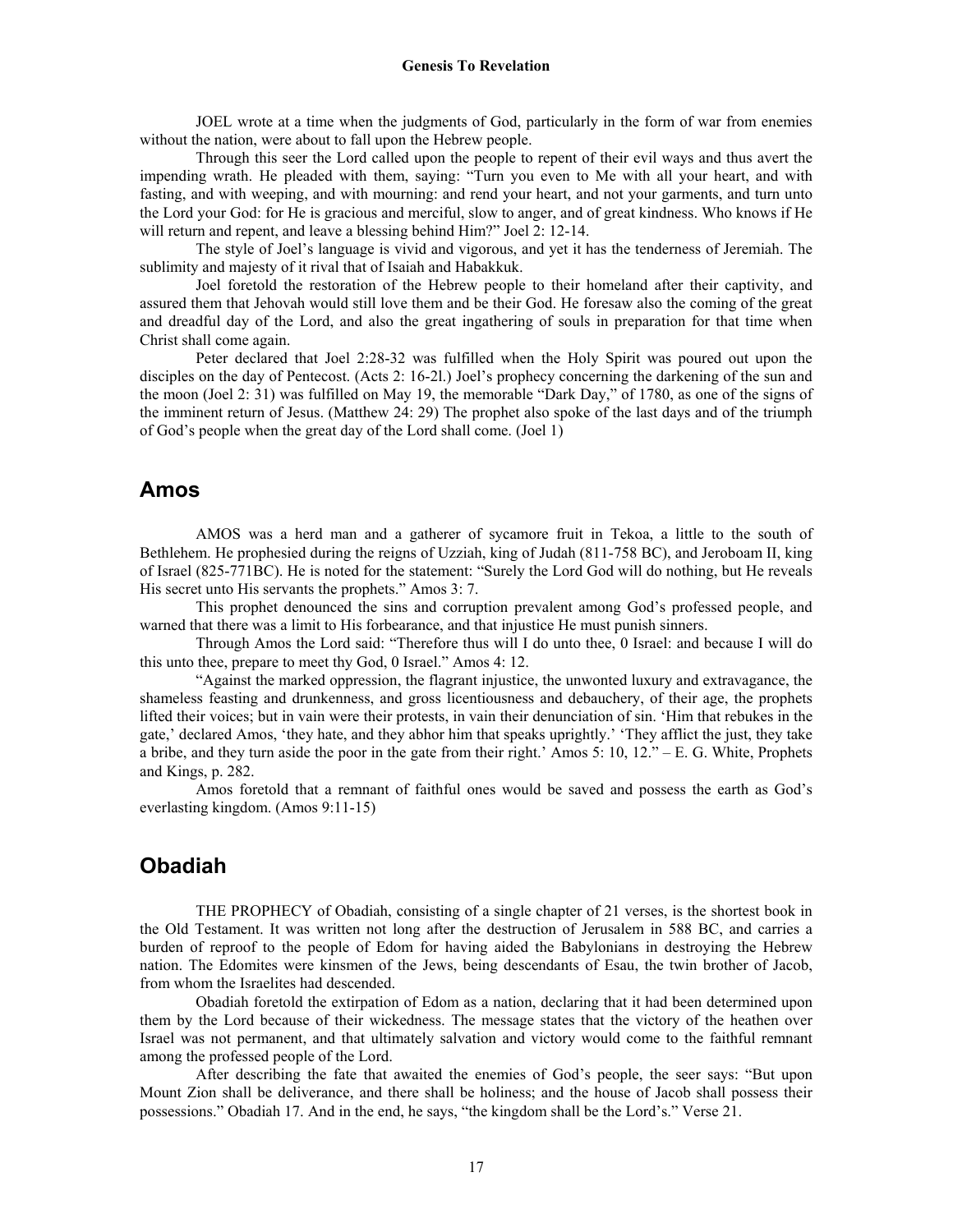The prophecy has been fulfilled in so far as Edom is concerned, for that nation has disappeared from the face of the earth, and her people are known no more among men.

 "A fulfillment of the word of prophecy in history is a fascinating story," says William. A. Spicer. "To the Lord, the future is an open book, even as the present. The word is spoken; the event to come is made known and is written on the parchment roll by the prophet's pen. Time passes; centuries come and go. Then, when the hour of the prophecy arrives, lo, the fulfillment is seen in matters that pertain to individuals as well as in the affairs of cities and

#### **Jonah**

JONAH, the author of the book that bears his name, was the son of a certain Amittai. He was a native of Gathhepher, a border town of the tribe of Zebulun. (2 Kings 14:25; Joshua 19:10,13.) It is believed that he lived during the ninth century B. C. In fulfillment of Jonah's predictions Jeroboam II, king of Israel, restored to Israel one of the boundaries lost to their enemies in years past.

 Nineveh, the capital of the Assyrian Empire, was a flourishing and wicked metropolis in the days of Jonah. This prophet was called by the Lord to bear a solemn message of warning to that Gentile city, with a threat that it would be destroyed within 40 days.

 Jonah did not wish to go to Assyria, and attempted to flee by ship to a place called Tarshish. In order to spare the vessel and its crew from destruction by a storm, Jonah, at his own request, was tossed overboard into the sea. Then he was swallowed by a large fish, and kept in its belly three days and nights. Before losing consciousness, the prophet repented and cried for mercy. Later he was thrown up upon the shore by the fish, and thus was saved.

 Zealously and faithfully did the repentant prophet preach the message of warning to the city of Nineveh. The king and the people sincerely responded by repenting in sackcloth and ashes. For this reason God in mercy delayed the coming of the fate foretold for that great Gentile city.

 We are told that as the preaching of Jonah was a sign to the Ninevites, so Christ's preaching was a sign to the people of His generation. (Matthew 12: 38-4l.) Yet in the face of scorn and indifference, the Savior continued His labors until His mission among the Jews was accomplished.

# **Micah**

MICAH, who wrote the sixth book of the minor prophets, was a contemporary of the prophets Isaiah and Hosea. He prophesied during the reigns of Jotharn, Ahaz, and Hezekiah, kings of Judah (758- 698 BC), with messages for both the northern and the southern kingdoms of the Hebrew people. (Micah 1:l.)

 This prophet denounced the idolatry prevalent among God's people, and spoke of the calamities that would soon fall upon them. Jeremiah records that in the reign of King Hezekiah. This seer foretold the destruction of Jerusalem, and that a religious reformation followed. (Jeremiah 26:18,19.) He laid the responsibility for the deplorable state of God's people principally upon the leaders, charging them with corruption, injustice, oppression, and robbery.

 Through him the Lord urged the people to repent and return to Him, assuring them that He would pardon them, purge them of their iniquities, and "cast all their sins into the depths of the sea." Micah 7:18- 20.

 Micah foretold 700 years beforehand where the Savior would be born. He said: "But thou, Bethlehem Ephratah, though thou be little among the thousands of Judah, yet out of thee shall He come forth unto Me that is to be Ruler in Israel; whose goings forth have been from of old, from the days of eternity." Micah 5: 2, margin. This prophecy was cited to Herod by the chief priest and scribes when the wise men of the East came to Jerusalem and inquired where they might find Him that was born King of the Jews. (Matthew 2: 1-6)

 Micah declared that the time would come when the Lord would reign over the whole earth, and that a glorious future awaited the people of God.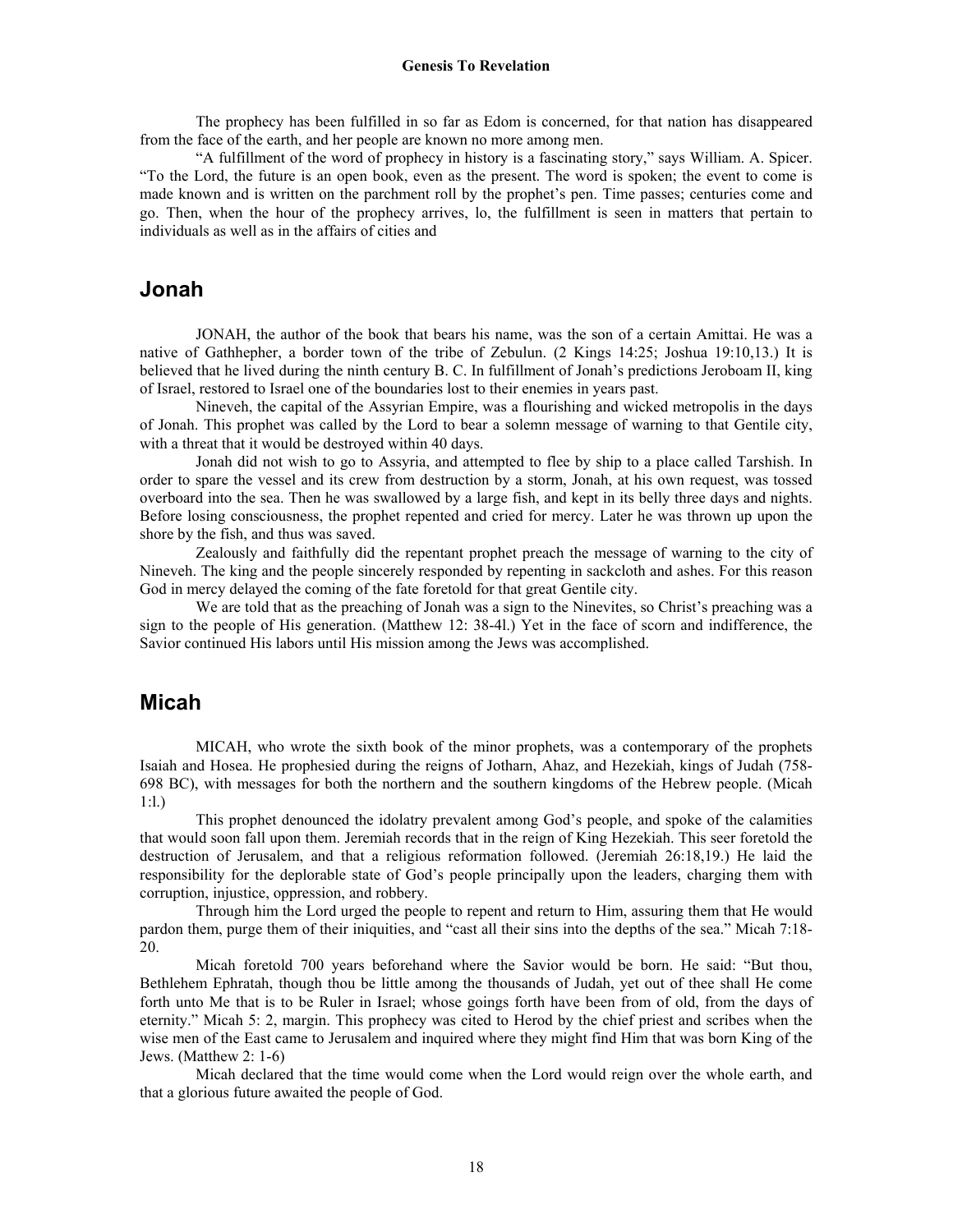#### **Nahum**

THE BURDEN of Nahum's prophecy is concerning Nineveh, the gay and wicked capital of the Assyrian empire, the city in which Jonah preached with amazing results some years before. The central date given for the ministry of Nahum is 715 BC. Nothing is known about the man, except that he was a Jew.

 Nahum's prophecy reveals that Nineveh had become exceedingly wicked, filled with crime, oppression, and godlessness. Later the city was destroyed by the Babylonians and their allies.

 "With unerring accuracy the Infinite One still keeps account with the nations. While His mercy is tendered, with calls to repentance, this account remains open; but when the figures reach a certain amount which God has fixed, the ministry of His wrath begins. The account is closed. Divine patience ceases. Mercy no longer pleads in their behalf." - E. G. White, Prophets and Kings, p. 364.

 "The Lord is slow to anger, and great in power," said Nahum, "and will not at all acquit the wicked: the Lord hath His way in the whirlwind and in the storm, and the clouds are the dust of His feet. He rebukes the sea, and makes it dry, and dries up all the rivers: Bashan languishes, and Carmel, and the flower of Lebanon languishes. The mountains quake at Him, and the hills melt, and the earth is burned at His presence, yea, the world, and all that dwell therein. Who can stand before His indignation? And who can abide in the fierceness of His anger? His fury is poured out like fire, and the rocks are thrown down by Him." Nahum 1: 3-6.

 Much of what this prophet has written concerning Nineveh applies also to society in the last days, and some of his predictions of impending wrath refer to our time, to the coming of the Lord to execute judgment upon all.

### **Habakkuk**

HABAKKUK prophesied about the time of the beginning of the Babylonian captivity (605 B. c). He foretold the coming, of the Babylonian armies from Chaldea to lay Judah waste as punishment for the wickedness among the professed people of God.

 The prophet said that although God was using the Chaldeans to punish Judah, Babylon's turn for punishment would come ere long, and that she would be utterly destroyed.

 Confident that the Lord's purpose for His people would be for the best, the seer bowed in submission to His will. His faith reached out beyond the immediate future and laid hold on the precious promises of God's love for His children. He wrote: "The just shall live by his faith." Habakkuk 2: 4.

 This prophet was bidden: "Write the vision, and make it plain upon tables, that he may run that reads it." Moffatt's translation says, "that one may read it at a glance." Habakkuk 2: 2. Looking into the distant future, he saw that the glory of Jehovah would one day fill the whole world, and that right would finally triumph over wrong. "For the earth shall be filled with the knowledge of the glory of the Lord, as the waters cover the sea." Habakkuk 2: 14. "The sure word of prophecy," one writer reminds us, "will meet its final fulfillment in the glorious advent of our Lord and Savior Jesus Christ, as King of kings and Lord of lords. Let us ever hold in remembrance the cheering message, 'The vision is yet for an appointed time, but at the end it shall speak, and not lie: though it tarry, wait for it; because it will surely come, it will not tarry. The just shall live by his faith.' Habakkuk 2: 3, 4." - E. G. White, Prophets and Kings, pp. 387-388.

# **Zephaniah**

ZEPHANIAH was a prince of royal blood, descended from Hezekiah, king of Judah. He prophesied early in the reign of King Josiah of Judah (640-610 BC), shortly before Jeremiah began his ministry.

 This prophet denounced the apostasy of Judah, and foretold the judgments that would come upon the kingdom. The nations that rejoiced over the calamities befalling Judah were told what would be their bitter end. The Lord pleaded with the people, saying: "Seek the Lord, all you meek of the earth, which have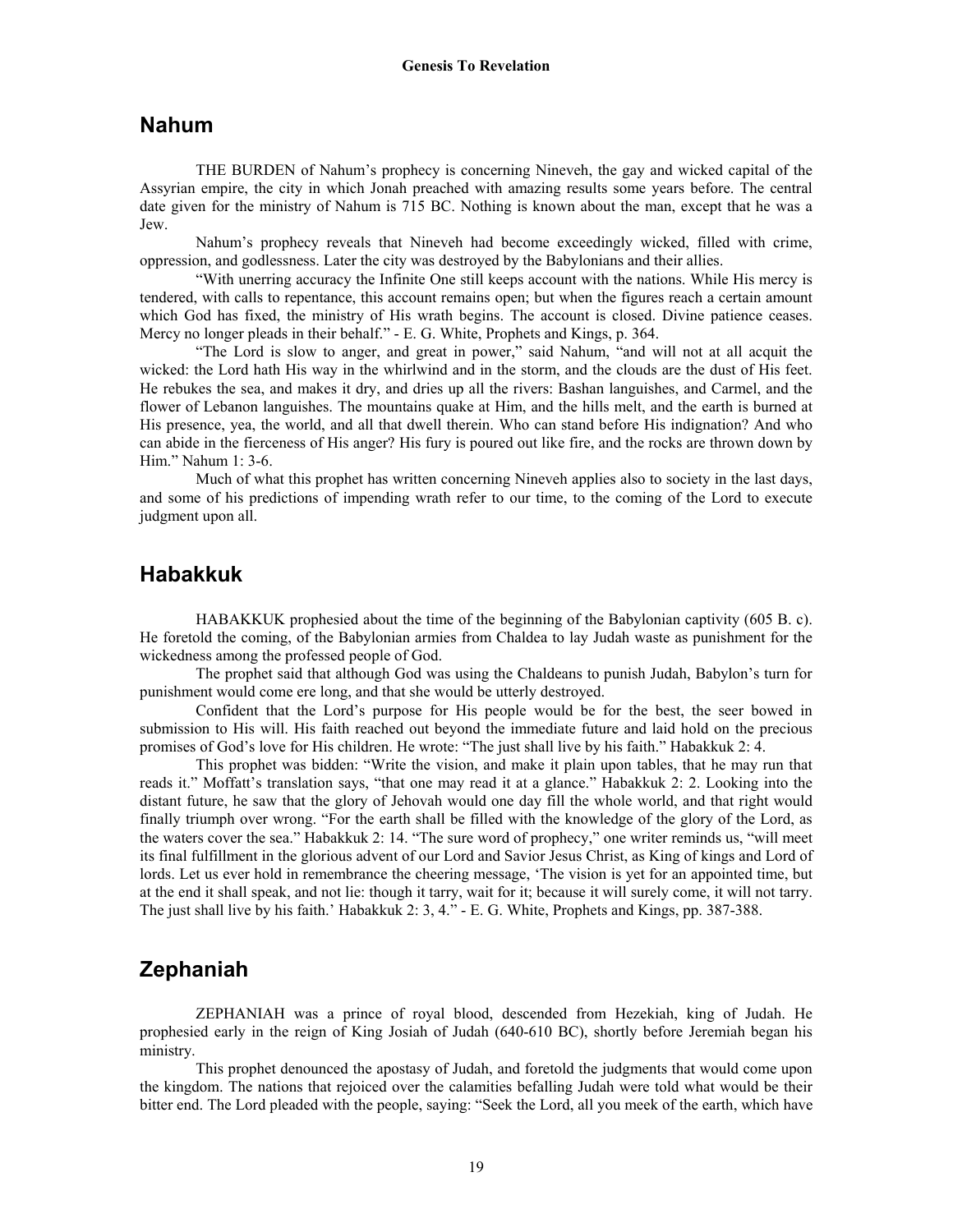wrought His judgment; seek righteousness, seek meekness: it may be you shall be hid in the day of the Lord's anger." Zephaniah 2: 3.

 "The word of the Lord came to Zephaniah, specifying plainly the results of continued apostasy, and calling the attention of the true church to the glorious prospects beyond. His prophecies of impending judgment upon Judah apply with equal force to the judgments that are to fall upon an impenitent world at the time of the second advent of Christ." – E. G. White, Prophets and Kings, p. 389.

 The seer speaks of the last days as follows: "The great day of the Lord is near, it is near, and hastens greatly. That day is a day of wrath, a day of trouble and distress, a day of wasting and desolation, a day of darkness and gloominess, a day of clouds and thick darkness, a day of the trumpet and alarm against the fenced cities, and against the high towers. The whole land shall be devoured by the fire of His jealousy: for He shall make even a speedy riddance of all them that dwell in the land." Zephaniah 1: 14-18. But the redeemed will inhabit the earth, and serve Him with one consent. (Zephaniah 3: 9, 15)

# **Haggai**

HAGGAI was a contemporary of Zechariah, another prophet, and had a prominent part in the movement for the restoration of the Hebrew captives to their homeland after the Babylonian captivity. Ezra names him as one of the seers who prophesied during the second year (520 BC) Of Darius I, king of Persia. (Ezra 5: 1; Haggai 1: l.) To better understand the prophecies of Haggai, read the Book of Ezra. Haggai's messages greatly encouraged the Lord's people in the work of rebuilding Jerusalem. (Ezra 6: 14)

Haggai's messages were given during one year. (Haggai 1: 1; 2: 1, 10, 20)

 The Jews, after being in their homeland 16 years, had made little progress beyond the laying of the foundation of the temple. Their condition was deplorable. They made their personal interests first, even to the neglect of the Lord's. Their work had been made difficult by their enemies. Discouraged, the Jews said: "The time is not come, the time that the Lord's house should be built." Haggai 1: 2.

 Haggai was raised up to reprove and to encourage the people. The Lord said through him: "You have sown much, and bring in little. You looked for much, and, lo, it came to little; and when you brought it home, I did blow upon it. Why? Because of Mine house that is waste, and you run every man unto his own house." Haggai 1: 6-9.

 The plots of their enemies were defeated, the people and their leaders responded to the call, and the temple was built. Through Haggai it was promised that Christ, "the Desire of all nations," would visit that temple and thereby honor it above the one Solomon had built. (Haggai 2: 7, 9)

### **Zechariah**

ZECHARIAH was a contemporary of Haggai. Ezra says that he was one of the prophets who prophesied to encourage Israel during the reign of Darius 1, king of Persia (520 BC), when the Jews were rebuilding and restoring Jerusalem after the Babylonian captivity. (Ezra 5:1; 6:14) To better understand and appreciate Zechariah, one must read Ezra.

 The seer's first message was given about two months after Haggai's first one was given, that is, in the eighth month of the second year of Darius. Another message was given in the eleventh month of that year, while still another was given in the ninth month of the fourth year, of that king. (Zechariah 1:1,7; 7:1.)

 Through this prophet the Lord sent encouragement and comfort to Zerubbabel, the civil governor, and to Joshua, the high priest, the leaders of the Lord's people at that time. They were given assurances that the Lord's protecting care was over His work, and that it would succeed despite the great obstacles that lay in the way. Several interesting visions of a symbolic nature are also recorded in this book. Prophecies relating to the first and second advents of Christ are found therein. The prediction concerning the triumphal entry of Jesus, into Jerusalem, riding upon an ass, is quoted by a Gospel writer. (Zechariah 9: 9; Matthew 21: 4, 5)

 This prophet speaks of the Fountain that shall be opened for all sin and uncleanness. (Zechariah 13: l.) That is Christ, the only One who can cleanse us from sin. (1 John 1: 7, 9.) He is also spoken of as the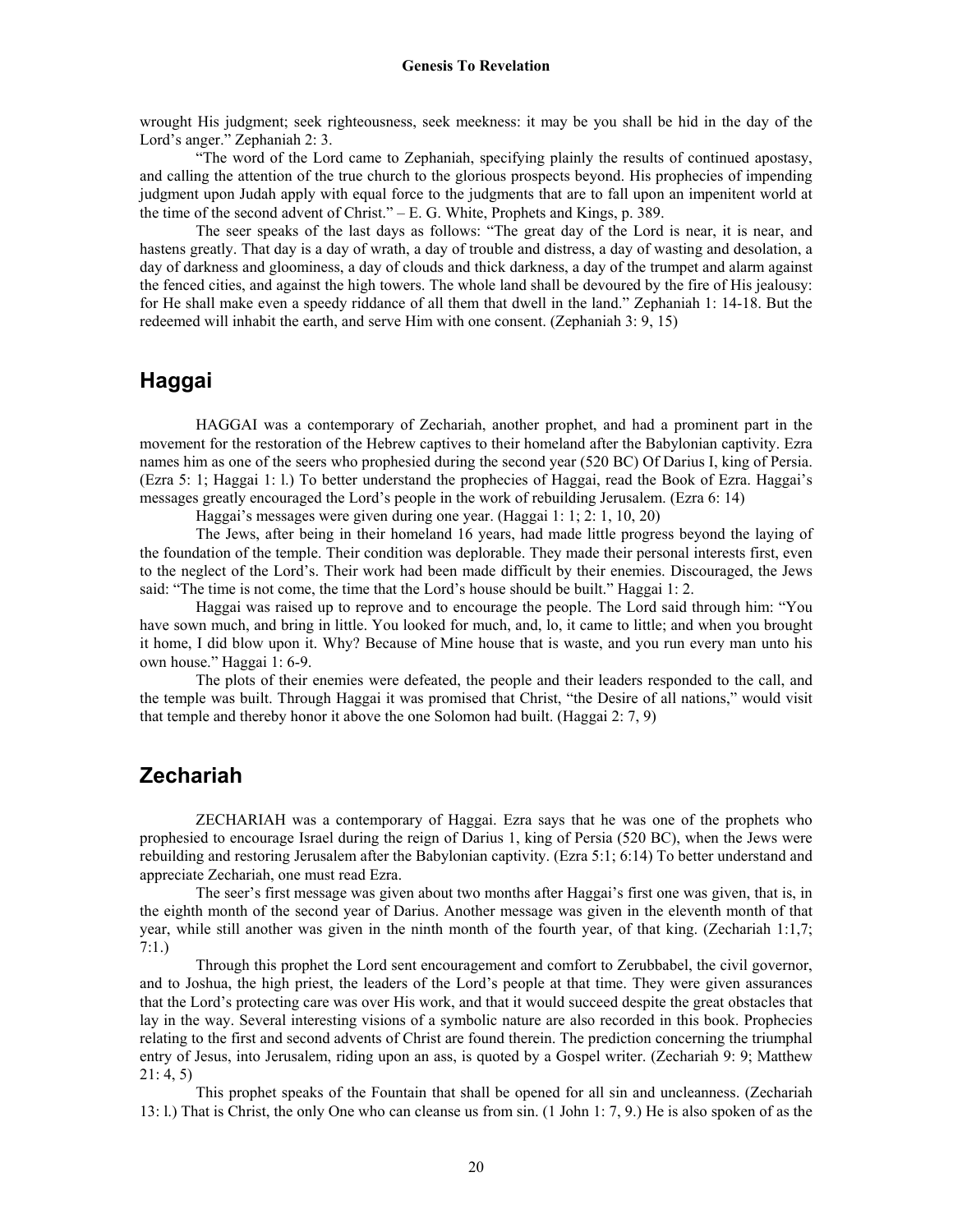Branch, who shall build the temple of the Lord, which is His church. (Zechariah 6: 12; Ephesians 2: 19-22) The final restoration of all things is foretold as taking place when "the Lord shall be King over all the earth." Zechariah 14: 9.

#### **Malachi**

THE LAST of the Old Testament prophets to write a book of the Bible was Malachi, whose messages were given about 400 BC. Little is known about him.

 The Israelites, now restored to their homeland, had become careless in supporting the work of God by means of their tithes and offerings. Special reproof is given to the priests for their bad example. Their high calling is set forth in these words: "The priest's lips should keep knowledge, and they should seek the law at his mouth: for he is the messenger of the Lord of hosts." Malachi 2: 7.

 Malachi was sent to give a final written message to his disobedient people. He assured them that the Messiah will come, and that He will bring judgment instead of comfort to the negligent. Nevertheless, God's mercy was extended to them. "Return unto Me, and I will return unto you," pleaded the Lord with them. Malachi 3: 7. Precious promises of blessing are assured to the faithful. The wicked will be destroyed at the last day, when the earth shall be purged by fire. (Malachi 4: l.) Christ, the Messenger of the covenant (Malachi 3: 1), would surely come to the temple some day, and He would be preceded by a forerunner clothed in the Spirit and the power of Elijah. (Malachi 4: 5, 6.) The Elijah message in Malachi has a twofold application. It refers primarily to John the Baptist, who heralded the first advent of Christ. (Matthew 11:11-15) He called upon the people to repent and prepare for the arrival of the Messiah. (Matthew3.) But also today, "before the coming of the great and dreadful day of the Lord" (Malachi 4: 5), men and women clothed in the Spirit and power of Elijah are heralding the message of the second coming of Jesus, that a people may be prepared and ready to meet Him when He comes. (Revelation 14: 6; Matthew 24: 14)

#### **OUR SAVIOUR**

 "By His life and His death, Christ has achieved even more than recovery from the ruin wrought through sin. It was Satan's purpose to bring about an eternal separation between God and man; but in Christ we become more closely united to God than if we had never fallen. In taking our nature, the Savior has bound Himself to humanity by a tie that is never to be broken. Through the eternal ages He is linked with us. 'God so loved the world, that He gave His only-begotten Son.' John 3: 16. He gave Him not only to bear our sins, and to die as our sacrifice; He gave Him to the fallen race. To assure us of His immutable counsel of peace, God gave His only-begotten Son to become one of the human family, forever to retain His human nature. This is the pledge that God will fulfill His word. 'Unto us a child is born, unto us a son is given: and the government shall be upon His shoulder.' God has adopted human nature in the person of His Son, and has carried the same into the highest heaven. It is the 'Son of man' who shares the throne of the universe. It is the 'Son of man' whose name shall be called, 'Wonderful, Counselor, The mighty God, The everlasting Father, The Prince of Peace.' Isaiah 9: 6. The I AM is the Days man between God and humanity, laying His hand upon both. He who is 'holy, harmless, undefiled, separate from sinners,' is not ashamed to call us brethren. Hebrews 7: 26; 2: 11. In Christ the family of earth and the family of heaven are bound together. Christ glorified is our brother. Heaven is enshrined in humanity, and humanity is enfolded in the bosom of Infinite Love."-E. G. White, The Desire of Ages, pp. 25-26.

# **Matthew**

THE FIRST four books of the New Testament are written about the life of Christ, the first of them being the Gospel according to Matthew. The author of this book was Levi-Matthew, a well-to-do taxcollector whom Jesus called into His service. (Luke 5: 27; Matthew 9: 9; 10: 3.)

 Matthew, it appears, wrote this book prior to the destruction of Jerusalem (AD 70), but the exact year of its composition is not known. It seems to have been written primarily to tell the story of Jesus to the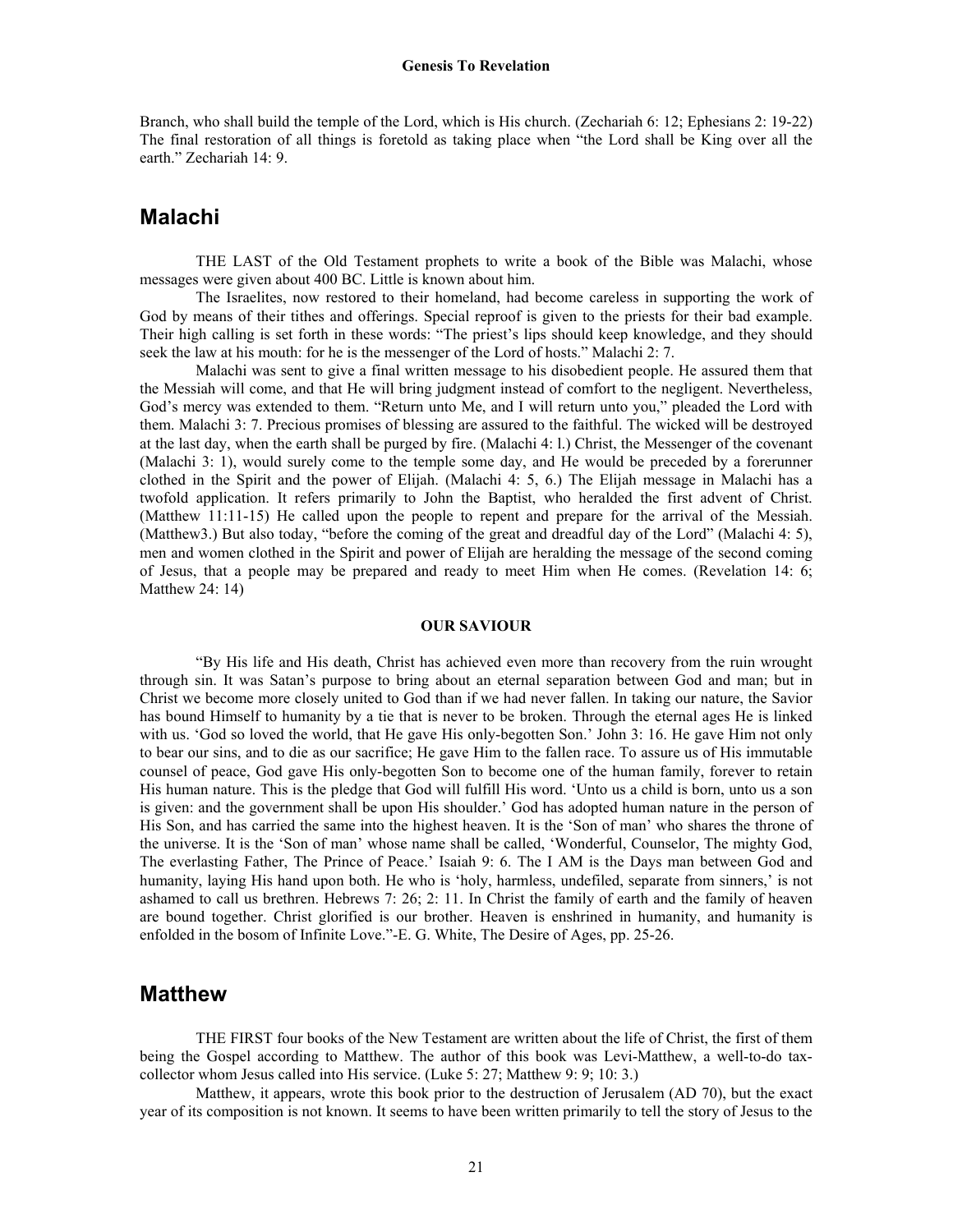Jews.

 Matthew begins by tracing Jesus' genealogy back to Abraham, whom God had said would be a forebear of the promised Seed-the Messiah. (Galatians 3: 16.) The writer cites numerous Old Testament prophecies that were fulfilled in the life and ministry and death of Jesus.

 Matthew alone tells of the visit of the wise men from the East at the time of the Savior's birth, and the flight of Joseph and Mary with Christ to Egypt. Only he gives us the Sermon on the Mount, one of the most notable of the discourses of Jesus.

 The narrative extends from the birth of Christ to His ascension, and closes with the great commission that the Master gave the church when He was about to leave this world. It reads as follows: "Go you therefore, and teach all nations, baptizing them in the name of the Father, and of the Son, and of the Holy Ghost. Teaching them to observe all things whatsoever 1 have commanded you: and, lo, 1 am with you always, even unto the end of the world." Matthew 28: 19, 20.

#### **Mark**

IT IS generally accepted that John Mark wrote this Gospel. He was the son of a pious woman living in Jerusalem, who was the sister of Barnabas. (Acts 12: 12, 25; 15: 37, 39; Colossians 4: 10) He probably was won to Christ by Peter. He served as the traveling companion and associate worker of this apostle, and also of Paul and Barnabas. (1 Peter 5: 13; 2 Timothy 4: 11; Philemon 24.)

 The exact date of the composition of this book of the Bible is not known, but it also appears to have been written before the destruction of Jerusalem. It contains many facts about the life of Christ that are not mentioned by the writers of the other Gospels, and covers only the period from the appearance of John the Baptist, preaching in the wilderness, unto the ascension of the Savior.

 It is believed that Mark was personally acquainted with Jesus, and that he is the boy referred to in chapter 14, verses 51 and 52, for he is the only Bible writer to mention the incident. However, it is believed that he wrote this book at the dictation of the apostle Peter.

 Mark's Gospel was written rather for use among Gentiles than among the Jews. He tells more about what Jesus did than about what He said. He presents Christ as the mighty Miracle-worker, as the unwearied Servant ministering to a needy world, and as the Burden-bearer ready either for service or for sacrifice. A servant needs no genealogy, and Mark gives none for Him.

 This book contains only one of the Lord's long discourses, and mentions only six of His parables, but it records many of the miracles wrought by Him. It is quite chronological in its sequence of events.

#### **Luke**

LUKE, "the beloved physician" (Colossians 4: 14), is the author of the Gospel according to Luke. It is addressed to a person whom he calls CC most excellent Theophilus," to whom also the Acts of the Apostles is directed. (Luke 1: 1-3; Acts 1: l.) This Theophilus was a Christian of high social standing. The doctor was closely associated with Paul throughout this apostle's long ministry.

 Luke mentions that others had already written accounts of the life of Christ, which indicates that this book probably was written after Matthew and Mark had penned theirs.

 The writer begins his narrative with the birth of John the Baptist and ends with the Savior's ascension to heaven. He gives special attention to details, as a medical man naturally would, and this is an outstanding characteristic of his writings. He has given us much detailed information about the birth of John and of Jesus that no other Bible writer mentions. He also provides us very important chronological data for the study of New Testament history. (Luke 2: 1-3; 3: 1, 2)

 Luke has noted particularly the Master's sympathetic interest in the sick and the outcasts. Jesus is ever exalted by him as the compassionate Son of man, who came down to earth from heaven to seek and save that which is lost. He alone records the parable of the prodigal son, which beautifully pictures the love of God for repentant sinners. (Luke 15: 11-32)

 Luke gives the genealogy of Christ through His mother, Mary, as far back as Adam, establishing the fact that He was the promised Seed. (Genesis 3: 15.) At least 30 miracles and 20 parables of Jesus are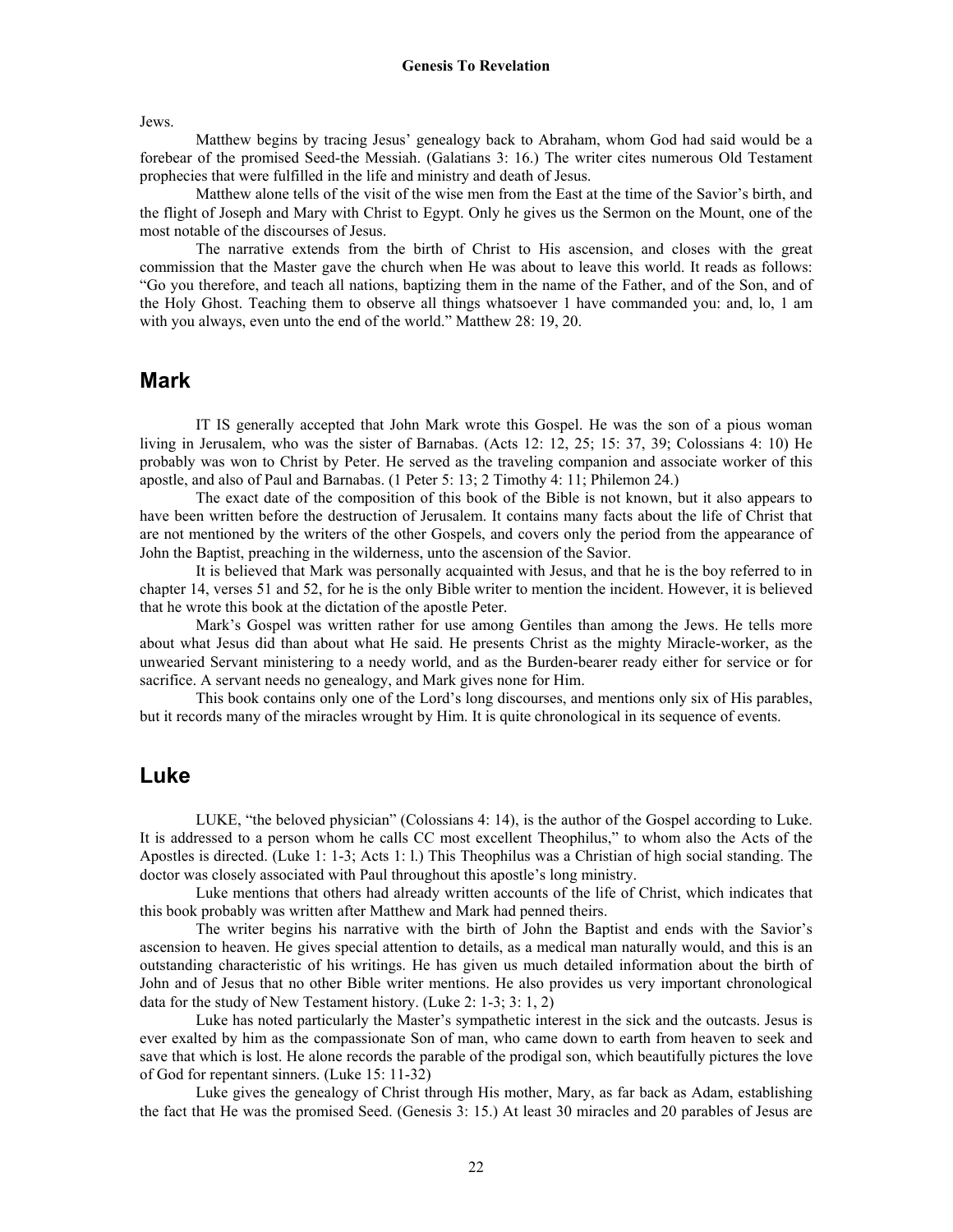recorded by this writer.

# **John**

THE GOSPEL according to John was written by the apostle John, the brother of James. These sons of Zebedee were fishermen when they were called into the service of the Lord. John never uses his own name in reference to himself, but modestly mentions "that disciple whom Jesus loved." John 21: 7, 20. A close and warm friendship grew up between him and his Master, and in all his writings John extols the wonderful love of the Father and His Son for us. John 3: 16 has been translated into more languages than any other portion of Holy Scripture.

 John wrote this book very near the time when he penned the Revelation, considerably later than the other three Gospels were written. It was written primarily to supplement the other three Gospels, and for this reason it contains much information about the life of Jesus that is not given in them.

 "Why do we need a Matthew, a Mark, a Luke, a John, a Paul, and all the writers who have borne testimony in regard to the life and ministry of the Savior? Why could not one of the disciples have written a complete record, and thus have given a connected account of Christ's earthly life. Why does one writer bring in points that another does not mention? Why, if these points are essential, did not all these writers mention them?-It is because the minds of men differ. Not all comprehend things in exactly the same way. Certain Scripture truths appeal much more strongly to the minds of some than of others. The same principle applies to speakers. One dwells at considerable length on points that others would pass by quickly or not mention at all. The whole truth is presented more clearly by several than by one. The Gospels differ, but the records of all blend in one harmonious whole." - E. G. White, Counsels to Teachers, p. 432.

# **Acts**

IN THE Acts of the Apostles we have the one historical book of the New Testament. It is the first ecclesiastical history, the story of the spread of Christianity from Jerusalem into the Gentile world.

 Luke, "the beloved physician" (Colossians 4: 14), is the author of this narrative. (Acts 1: l.) He was the close friend and companion of the apostle Paul in his missionary labors. This treatise is the second that Luke was inspired to pen. It was written in Rome soon after Paul's release from prison in AD 63.

 Luke begins with the Savior's ascension to heaven 40 days after His resurrection in AD 31. Next comes an account of the outpouring of the Holy Spirit upon the believers at Jerusalem on the day of Pentecost, and the mighty ingathering of souls that followed as a result of the bold witnessing of the early church among the Jews in Palestine. The stoning of Stephen and the persecution of the church by the unbelieving Jews in AD 34 scattered the believers to lands afar, where they proclaimed the gospel.

 Next follows the preaching of the gospel in Samaria, the conversion of the Ethiopian eunuch, of Saul, and of Cornelius. Then comes the death of James and the imprisonment and deliverance of Peter. The rest of the book tells of the missionary labors of Paul and his companions in establishing Christianity among the Gentile nations. With chapter 21 begins the story of Paul's arrest at Jerusalem and his removal to Rome for trial before Nero. During a period of nearly five years' imprisonment Paul witnessed to governors and kings, even to Nero himself, for the Lord Jesus Christ.

### **Romans**

THE EPISTLE to the Romans was written by Paul during a three-months' visit to Corinth, about AD 59 and while on his third missionary journey. He was then the guest of Gaius, a convert whom he had won to Christ in that city. (Romans 16: 23; 1 Corinthians 1: 14) Tertius, a co-laborer, was his amanuensis. (Romans 16: 22)

 The letter is addressed to the Christians in Rome, the world's great metropolis. A church there was holding its services in the home of Priscilla and Aquila. (Romans 16: 3-5) Paul had plans to visit both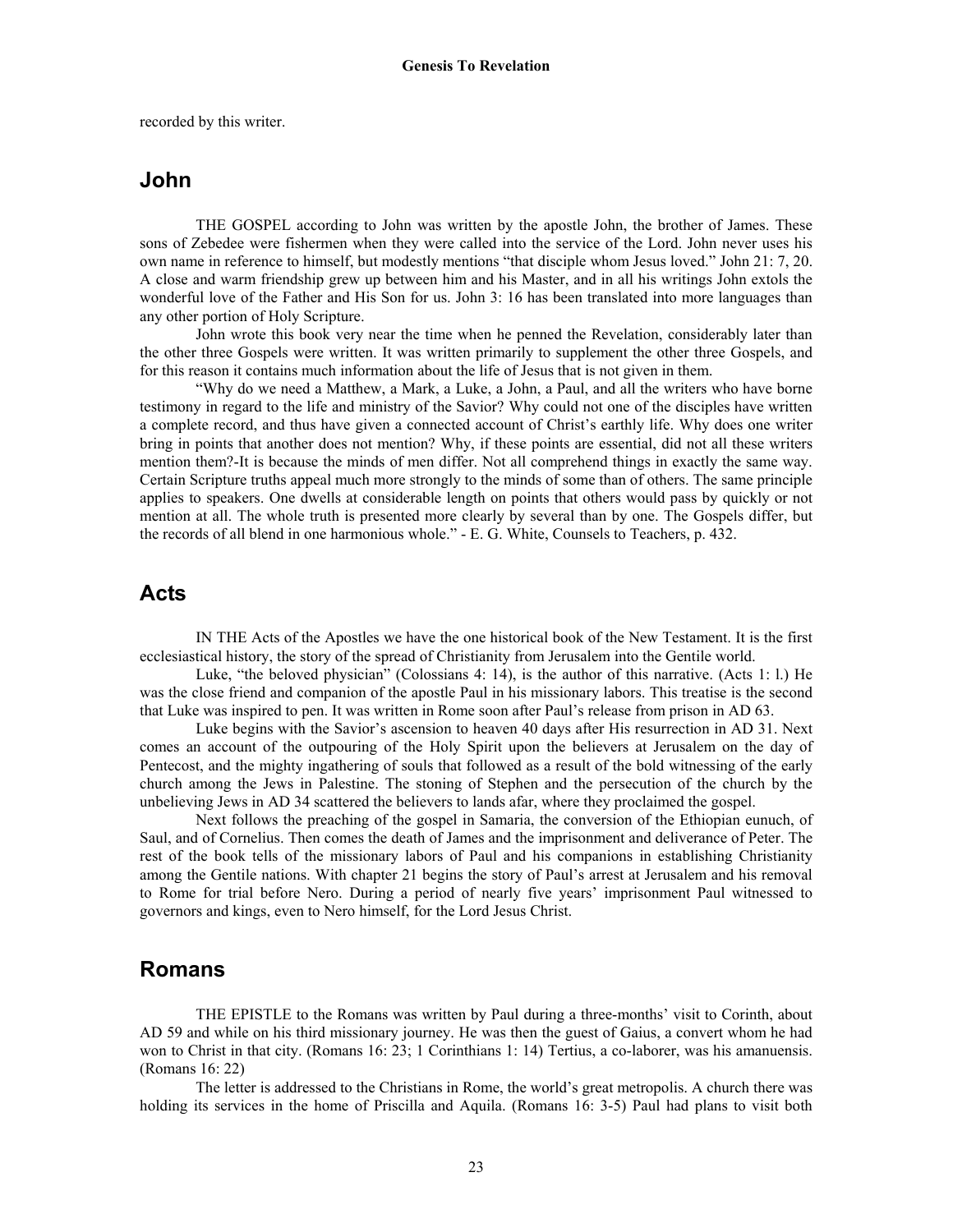Rome and Spain to preach, but his immediate objective was to take to Jerusalem certain funds that he had collected for the distressed brethren there. (Romans 15: 22-26, 31) The letter was carried to Rome by Phebe, a deaconess of the church of Cenchrea, near Corinth. She appears to have been going to Rome on business. (Romans 16: 1, 2)

 Heresy and division were then creeping into the Roman church. (Romans 16: 17, 18) This letter, which sets forth so clearly the doctrine of justification by faith, gave the great Reformation of the sixteenth century the keynote of its message.

 The letter was designed primarily to confute the unbelieving Jew, and to instruct the one who did believe; and also to convert the idolatrous Gentile, and at the same time to confirm the one who had been converted. The apostle emphasizes the fact that faith does not annul God's law and thus give men license to continue in evil-doing. "Do we then make void the law through faith? God forbid: yea, we establish the law." Romans 3: 31.

 The last chapter of the epistle gives an interesting glimpse of Paul's social life, for it speaks of many friends and kinsmen of his in the city of the Caesars.

## **1 Corinthians**

DURING the latter part of Paul's labors at Ephesus he received a letter telling of serious conditions in the church at Corinth. (1 Corinthians 7: 1.) He had already written them a brief message on an important matter. (1 Corinthians 5: 9, 1 l.)

 In the meantime a delegation of the household of Chloe had reported to Paul on the state of the Corinthian church. (1 Corinthians 1:11; 16:17,18) This led him to write this First Epistle to the Corinthians while he was at Ephesus about AD 58. (1 Corinthians 16: 8, 19) Sosthenes, a fellow worker, seems to have served as his amanuensis. (1 Corinthians 1: l.) Titus was sent to Corinth to investigate conditions there, and probably delivered this letter. (2 Corinthians 7: 6, 7, 13, 14; 8: 6; 12: 18)

 In this letter Paul deals with several matters, namely: (1) divisions based on leadership, (2) a case of incest, (3) lawsuits between brethren, (4) marriage relations, (5) food dedicated to idols, (6) Paul's authority as an apostle, (7) lessons from history of Israel, (8) women's headdress, (9) the Lord's supper, (10) spiritual gifts, (11) the gift of tongues, (12) the resurrection of the dead, and (13) a collection for the needy at Jerusalem.

 This epistle of Paul abounds with both doctrinal and practical instruction mingled with gentle reproof and earnest exhortation. One writer says it is "one of the richest, most instructive, and most powerful of all his letters." - E. G. White, Sketches From the Life of Paul, p. 151.

 The apostle compares the Christian's life to a race run in the Olympian Games. But in the race for eternal life every faithful participant can win the crown of eternal life, a prize that does not fade away as did the olive-leaf wreath given to Just one contestant in the games of that long ago.

## **2 Corinthians**

PAUL left Ephesus for Troas soon after writing the First Epistle to the Corinthians. (2 Corinthians 1: 8-10; 2: 12) Titus, who had been sent to visit the church at Corinth, was to join him at Troas. Because of Titus' delay in coming, the apostle went on to Philippi, the chief city of Macedonia, where Timothy joined him. (2 Corinthians 2:13; 1:l.) While they were there, Titus arrived and reported on the results of Paul's first letter to the Corinthian church. (2 Corinthians 7: 6-15; 8: 6, 16, 22, 23; 12:18.) Thus the Second Epistle to the Corinthians appears to have been written at Philippi in the summer Of AD 58.

 In this letter Paul wrote to the Corinthians words of comfort and commendation, rejoicing over the desired effects of his first letter. Many of the evils he had rebuked were corrected. The instruction given in this second letter supplements what was said in the first epistle.

 Paul speaks of the Christian worker as an ambassador for Christ. (2 Corinthians 5:19-21) He mentions the trials and suffering through which the messengers of the truth must pass, recounting many of those that he himself had endured. (2 Corinthians 1: 8-10; 11: 22-23)

The love of God for man, and the manifestation of it through Christ as our Savior, are ever the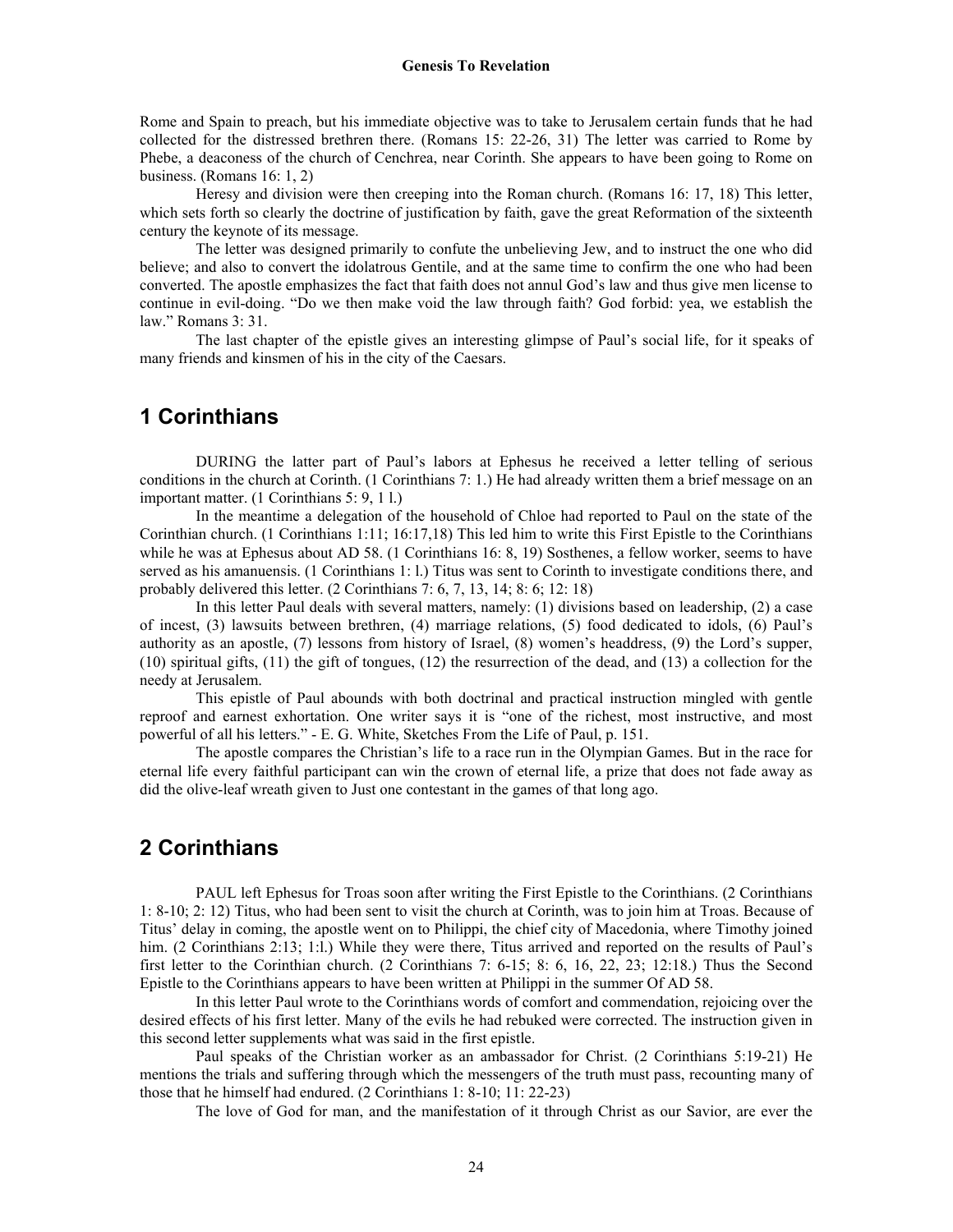theme of the apostle's letters. "In every true disciple, this love, like a sacred fire, burns on the altar of the heart" comments a modern writer. "It was on the earth that the love of God was revealed through Christ. It is on earth that His children are to reflect this love through blameless lives. Thus sinners will be led to the cross, to behold the Lamb of God."-E. G. White, The Acts of the Apostles, p. 334.

#### **Galatians**

THE EPISTLE to the Galatians was written to the Christian believers scattered among the idolatrous people of the region of Galatia, in the interior of Asia Minor. There were numerous churches in that country. (1 Corinthians 16: l.) Paul wrote it at Corinth about AD 59, when he penned the one to the believers in Rome. He states that this particular letter was written by his own hand, instead of by an amanuensis. (Galatians 6:11)

 The gospel had been preached in Galatia by Paul and his fellow workers (Acts 16: 6; 18: 23), but when they were absent certain Judaizers crept in to teach these Gentile. converts to observe the rite of circumcision and keep the Mosaic ordinances in order to become heirs of the blessings God had promised to Abraham. Paul wrote this letter to refute the false doctrines and to exhort the believers to stand steadfast in the faith of Christ as he had taught it to them. Abraham himself was justified by faith in Christ, and not by works of the law, and "if you be Christ's, then are you Abraham's seed, and heirs according to the promise." Galatians 3: 6-9, 29.

 And while he shows that sinners cannot be saved by the moral law, because they have broken it and become condemned thereby, he states that faith is to lead them to obey that law and live holy lives in accord with its precepts.. (Romans 3: 31; 6: 14-18; 7: 7-14)

 Paul's letter accomplished good results. In later years Peter addressed two epistles to the Christians of Galatia, which shows that they did not succumb to the Judaizing apostasy. (1 Peter 1:1; 2 Peter 3: l.)

#### Ephesians

TOTHE believers at Ephesus, the chief city of the Roman province of Asia (in Asia Minor), Paul addressed the Epistle to the Ephesians. It was written at Rome while the apostle was a prisoner there awaiting his first trial, about AD 63. (Ephesians 3: l.) It was carried to Ephesus by Tychicus. (Ephesians 6: 21, 22.) The Ephesian church had been raised up years before by the labors of Paul and his associates in the midst of much opposition and persecution. (Acts 19.)

 This is one of the richest and noblest of the Pauline epistles. The apostle's theme is "the love of Christ, which passes knowledge." Ephesians 3:18,19. His burden was to establish the believers in that love, reminding them that in Christ there is to be no distinction between Jew and Gentile on account of the Mosaic ordinances, which were abolished by the Savior's death. (Ephesians 2: 11-22.) He exhorts them to be a clean church, ready for Christ's coming. (Ephesians 5: 25-27.)

 The Christian is urged to put on the whole armor of God that he may withstand the wiles of the devil, for "we wrestle not against flesh and blood." Ephesians 6: 11-18.

 "God has provided abundant means for successful warfare against the evil that is in the world," says a modern writer. "The Bible is the armory where we may equip for the struggle. Our loins must be girt about with truth. Our breastplate must be righteousness. The shield of faith must be in our hand, the helmet of salvation on our brow; and with the sword of the Spirit, which is the word of God, we are to cut our way through the obstructions and entanglements of sin."-E. G. White, The Acts of the Apostles, p. 502.

#### **Philippians**

WHILE he was a prisoner in Rome, awaiting his first trial before Nero, Paul penned the Epistle to the Philippians. (Philippians 1:7,13,14,16; 4:22.) The first believers in Philippi, the chief city of Macedonia, had been won by the labors of Paul and his associates. (Acts 16:12-40.)

The apostle mentions that Timothy was with him, and that he would be sent to them shortly.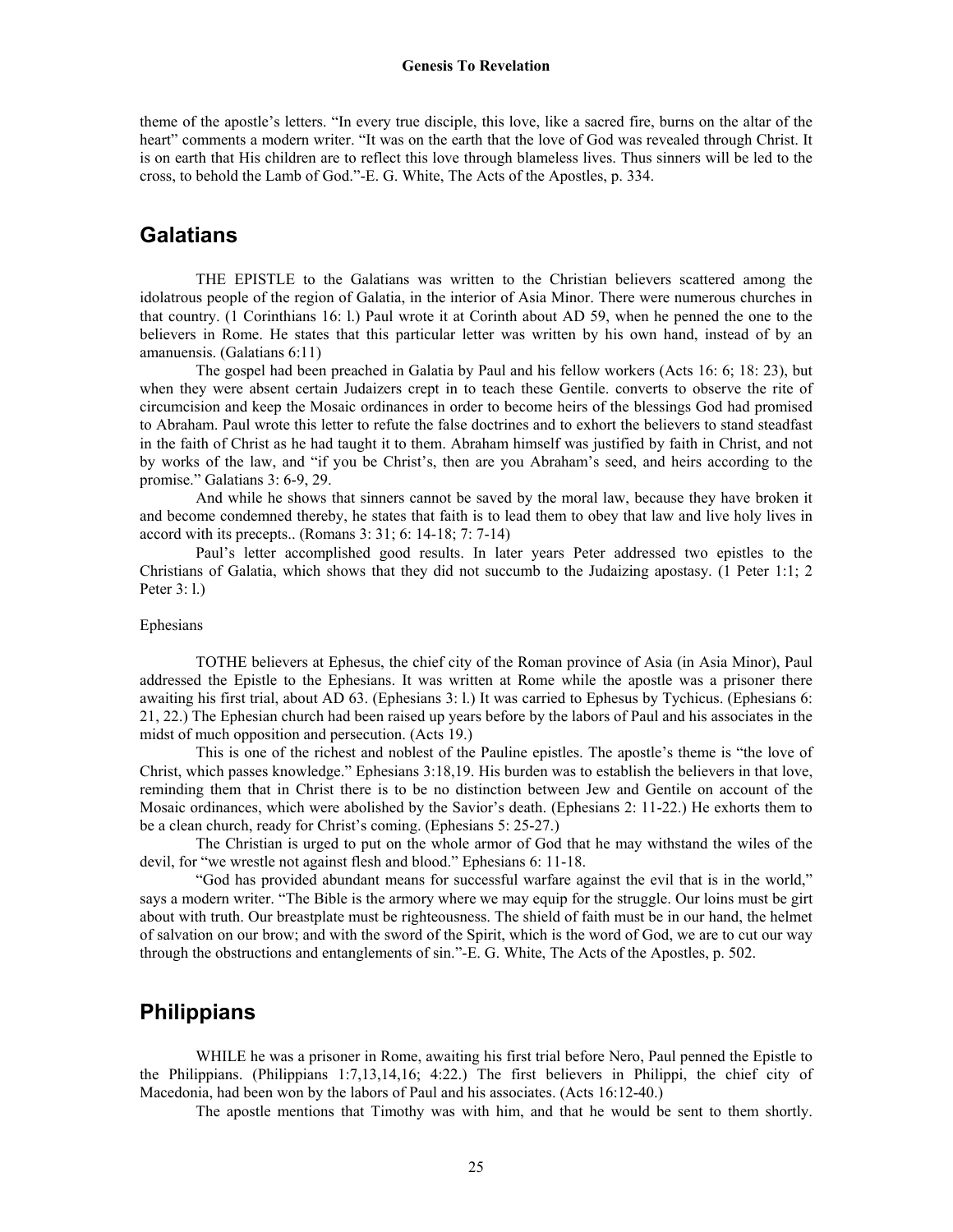(Philippians 2:19,20,21) Epaphroditus had recently come to Rome, bringing to Paul the gifts which the generous Macedonian Christians had sent. This kindness was greatly appreciated by the imprisoned apostle. (Philippians 4:15-18.) This letter was taken to them by Epaphroditus on his return to Philippi. (Philippians 2:25.) While in Rome, Epaphroditus had become sick almost unto death, but God was merciful and spared him. (Verses 26-30.)

 Even in his bonds Paul's witness for Christ in Rome was not in vain, for members of the emperor's household accepted the Savior. (Philippians 1: 13; 4: 22.)

 Although suffering in confinement, Paul was not discouraged. He was confident that God would work out everything to His name's honor and glory. Hence the apostle rejoiced in the Lord and admonished his readers to do the same. (Philippians 4: 4.) He was resigned to whatever fate God should think best for him. (Philippians 1: 20.)

 Pointing to the Savior, he exhorts: "Let this mind be in you, which was also in Christ Jesus." Philippians 2: 5. As for himself, he says: "This one thing I do, forgetting those things which are behind, and reaching forth unto those things which are before, I press toward the mark for the prize of the high calling of God in Christ Jesus." Philippians 3: 13, 14.

## **Colossians**

COLOSSE, an ancient Greek city, stood about 100 miles east of Ephesus in Asia Minor. The letter addressed to the believers there was sent by Paul while he was in Rome awaiting his first trial by Nero. (Colossians 4: 10, 18) The epistle was dictated to an amanuensis, but the salutation was penned by the apostle himself. (Verse 18) He said: "When this epistle is read among you, cause that it be read also in the church of the Laodiceans; and that you likewise read the epistle from Laodicea." Verse 16.

 Epaphras had come from Colosse, bringing word concerning the church there. (Colossians 1: 7-9.) Tychicus was dispatched to Colosse with this letter, and with him went Onesimus with the Epistle to Philemon. (Colossians 4: 7-9)

 Paul rejoiced over the steadfastness of the Colossian Christians. He warned against imbibing the philosophical teachings of that day, and pointed to Christ as our Guide. (Colossians 2: 8, 9) Christ is the Creator of the universe, and yet is the One who suffered and died for our sins. (Colossians 1: 13-17)

 "The apostle exalted Christ before his brethren as the One by whom God had created all things, and by whom He had wrought out their redemption. He declared that the hand that sustains the worlds in space, and holds in their orderly arrangements and tireless activity all things throughout the universe of God, is the hand that was nailed to the cross for them. . . . Christ crucified for sin, Christ risen from the dead, Christ ascended on high,-this was the science of salvation they were to learn and teach."-E. G. White, The Acts of the Apostles, pp. 471, 472, 474.

#### **1 Thessalonians**

THE EARLIEST of the Pauline letters is the First Epistle to the Thessalonians, written at Corinth about AD 51, when the apostle visited this Greek city while on his second missionary journey. (Acts 18.) Thessalonica only a few months before had heard Paul and his associates preach. (Acts 17: 1-9)

 Paul had recently come from Athens (1 Thessalonians 3: 1) when he wrote. From there he had sent Timothy to Thessalonica. (Verse 2) Now Timothy had returned, and with him Silas, to join Paul at Corinth. (Verse 6; Acts 18: 5) Silas is the "Silvanus" in this letter. (1 Thessalonians 1: l.)

 The Thessalonian brethren were perplexed about the state of those who had died in the faith, and Paul wrote them that such would remain in their graves to be raised at the second coming of Jesus, the principal theme of this letter. (1 Thessalonians 4: 13-18) "Paul's epistle gave them new hope and strength, and a firmer faith in, and a deeper affection for, the One who through His death had brought life and immortality to light. [It caused them to rejoice] in the knowledge that their believing friends would be raised from the grave, to live forever in the kingdom of God. The darkness that had enshrouded the resting place of the dead was dispelled. A new splendor crowned the Christian faith, and they saw a new glory in the life, death, and resurrection of Christ."-E. G. White, The Acts of the Apostles, p. 259.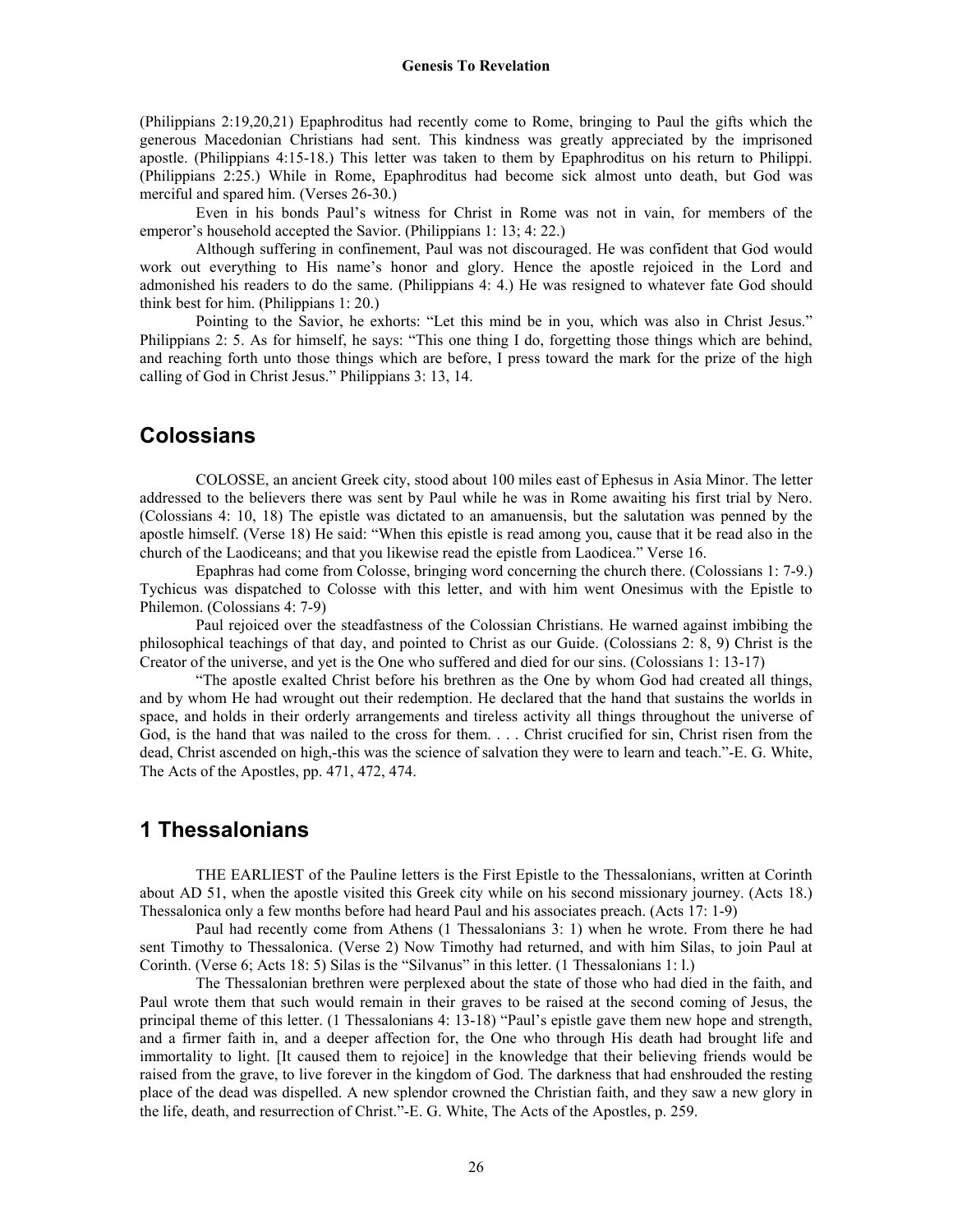#### **2 Thessalonians**

THE SECOND Epistle to the Thessalonians was written by Paul at Corinth soon after he had sent the first. The shortest of the letters that he addressed to churches, it contains important doctrinal matter.

 Some who had read the first epistle erroneously deduced from a statement in it (1 Thessalonians 4: 16, 17) that Paul meant to say that some of the brethren then living would not die, but would live to see Jesus come. To correct this misunderstanding, Paul wrote this second letter. The apostle said: "Let no man deceive you by any means: for that day shall not come, except there come a falling away first, and that man of sin be revealed, the son of perdition. Who opposes and exalts himself above all that is called God, or that is worshiped; so that he as God sits in the temple of God, showing himself that he is God." 2 Thessalonians 2: 3-4.

 According to this prophecy, there would come a great apostasy in the Christian church before the Lord should come, and it would result in the elevation of a man in the church to the degree that he would claim to occupy the place of God in it. Furthermore, he would be a "man of sin." The Bible definition of sin is as follows: "Sin is the transgression of the law." 1 John 3: 4. Hence this personage would be a notorious violator of God's law.

 Looking forward to the glorious consummation, when Christ will come and put down every evil thing in this world, Paul exhorts the believers to wait patiently for the last day, to work earnestly for the Lord, and not to become weary in well doing.

# **1 Timothy**

THE FIRST Epistle to Timothy was written by Paul soon after he had been released from prison at his first trial before Nero in AD 63. There is a tradition that it was written at Laodicea, but it may have been sent from Macedonia. (1 Timothy 1: 3.) Timothy, to whom the letter was addressed, was a young minister whom Paul had trained in the service of Christ. He was of Lystra, where the populace had stoned Paul and cast him out of the city for dead. (Acts 14: 8-20) Soon after this experience, this youth joined the band of apostolic missionaries and became a faithful minister of Christ. (Acts 16: 1-3)

 At the time of this writing, Timothy was pastor of the church at Ephesus. (1 Timothy 1:3.) Paul admonished him to give himself fully to the work of the ministry and to beware lest he become ensnared by errors that were becoming rampant. Specific instructions were given by the apostle concerning the qualifications necessary for men to fill the offices of elder and deacon. (1 Timothy 3) A special warning is uttered against the deceptions of spiritualism. (1 Timothy 4: 1-3.) Sundry admonitions and exhortations of a very practical nature follow, relating to the conduct of men and women professing the faith of Christ.

 In the closing, the author exhorts the reader to faithfulness in the Christian warfare, as one expecting the return of His Master, to whom he must give account of himself.

 Although the letter appears to have been written hurriedly, yet it is packed full of terse and practical instructions for both ministers and laymen in "the church of the living God," which the apostle calls "the pillar and stay of the truth." 1 Timothy 3: 15, margin.

# **2 Timothy**

THE SECOND Epistle to Timothy is the latest precious document we have from the pen of Paul. It was written in AD 65, the next year after Rome was burned by Nero.

 Paul had been acquitted at his first trial before the emperor. When released, he left Rome at once to work for closer union between the Greek and Eastern churches. In the meantime the conflagration of the city of the Caesars was charged to the Christians, and they were barbarously persecuted for it. Thousands perished as martyrs in Rome and elsewhere. (Tacitus, Annals, Ilk. 15.) While laboring in Troas, Paul was suddenly arrested and taken to Rome for trial. The instigator of this arrest was Alexander, the coppersmith.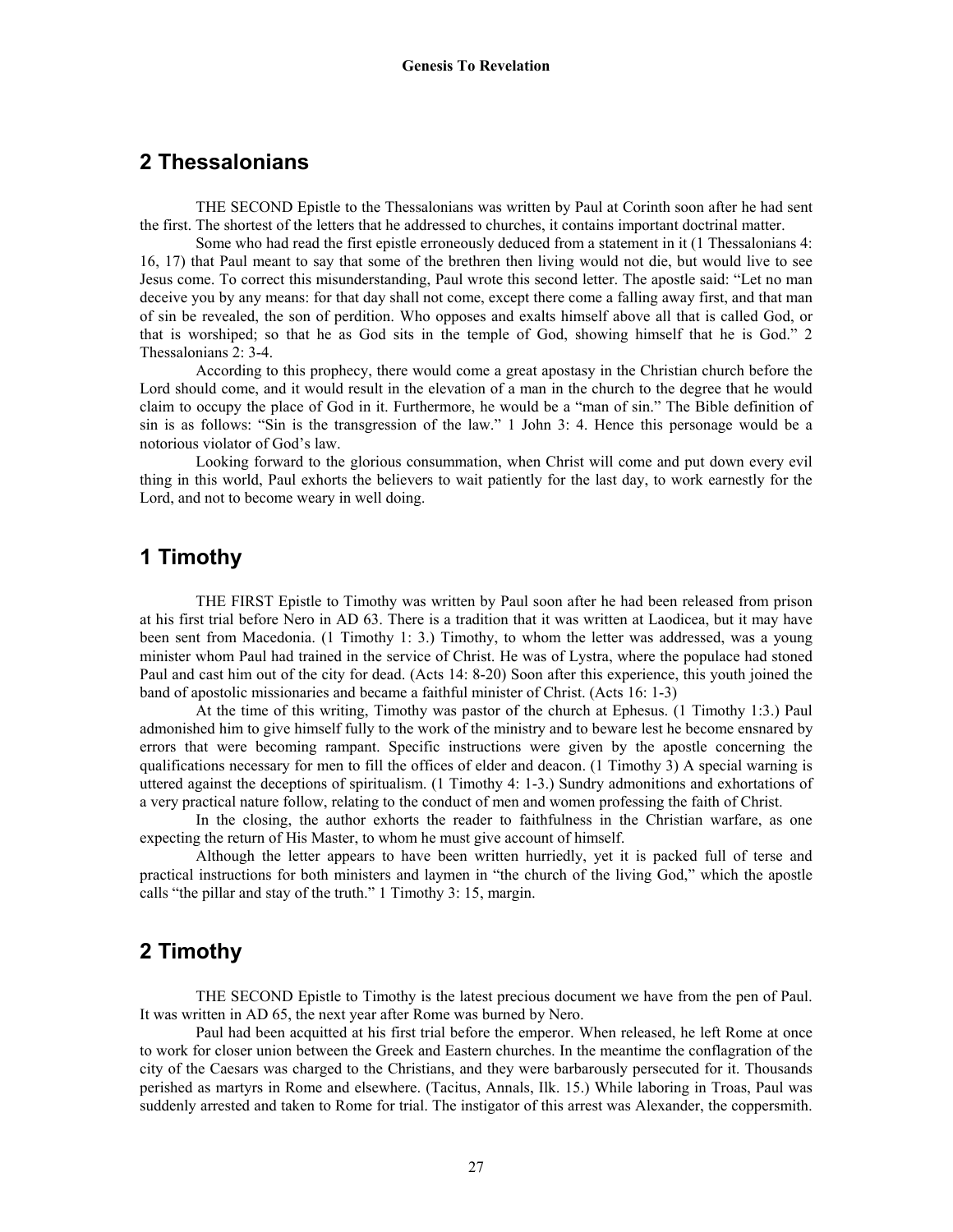#### (2 Timothy 4: 13, 14.)

 Paul now knew that his end was near. Few of his friends stood by him. Only Luke remained to comfort and care for him. Timothy was still in Ephesus. He was urged to come at once and bring the cloak, books, and parchments Paul had left behind at Troas, and that he try to reach Rome before winter. (2 Timothy 4: 11, 13, 2 l.) Tychicus, having been despatched to Ephesus, probably was the bearer of this letter to Timothy.

 The letter contains practical admonition and exhortation. Paul's farewell statement is touching: "I am now ready to be offered, and the time of my departure is at hand. I have fought a good fight, 1 have finished my course, I have kept the faith: henceforth there is laid up for me a crown of righteousness, which the Lord, the righteous judge, shall give me at that day: and not to me only, but unto all them also that love His appearing." 2 Timothy 4: 6-8.

#### **Titus**

OUR ATTENTION turns next to the Epistle to Titus. The name of Titus is mentioned 12 times in other letters by Paul. He had faithfully 1 bored as a young worker with this apostle during the yea Now he had charge of the gospel work on the island f Crete. (Titus 1: 5.) This letter was written while Paul was en route to Nicopolis, on the west coast of Achaia (southern Greece). This rather indicates that it was composed in AD 64, the year when Rome was burned, and after Paul had been released from his first imprisonment. It apparently was written in the summer, for Paul says that he expected to spend the following winter at Nicopolis. (Titus 3: 12.)

 The letter contains sundry instructions, admonitions, and exhortations to Titus concerning his work as leader of the church in Crete. The qualifications for the office of bishop (or elder) are particularly described. Cautions against false teachers, and advice about how to deal with them, are given.

 Paul emphasizes the truth that Christians must live holy lives, for the grace of God "hath appeared to all men, teaching us that, denying ungodliness and worldly lusts, we should live soberly, righteously, and godly, in this present world. Looking for that blessed hope, and the glorious appearing of the great God and our Savior Jesus Christ; who gave Himself for us, that He might redeem us from all iniquity, and purify unto Himself a peculiar people, zealous of good works." Titus 2: 11-14.

 Titus is exhorted to put the brethren "in mind to be subject to principalities and powers, to obey magistrates, to be ready to every good work." Titus 3: 1. Heretics are to be dis-fellowshipped after the first and second admonitions. (Titus 3. 10,11.)

#### **Philemon**

THE EPISTLE to Philemon was written while Paul was a prisoner. (Verse l.) Philemon was a well-to-do believer of the church at Colosse. (Compare verse 2 with Colossians 4.: 17) Tychicus, the bearer of the Epistle to the Colossians, went accompanied by Onesimus, the principal character mentioned in this letter to Philemon. (Colossians 4: 7-9; Philemon 10) Thus the letter was written about A. D. 63 during Paul's first imprisonment at Rome.

 The epistle was written concerning a runaway slave belonging to Philemon. Onesimus, having stolen money from his master, fled to Rome, and there came in contact with Paul. The apostle's heart went out in pity to the guilty servant, and he won the wretched man to Christ. Paul then counseled the converted fugitive to return to Philemon and live for God in the future. Onesimus himself was made the bearer of the letter to his master. With Christian courtesy and tact, Paul implored Philemon to receive the returning slave as "a brother beloved." Verse 16.

 "Paul voluntarily proposed to assume the debt of Onesimus in order that the guilty one might be spared the disgrace of punishment, and might again enjoy the privileges he had forfeited. 'If thou count me therefore a partner,' he wrote to Philemon, 'receive him as myself. If he hath wronged thee, or oweth thee ought, put that on mine account; 1 Paul have written it with mine own hand, I will repay it.' How fitting an illustration of the love of Christ for the repentant sinner! The servant who had defrauded his master had nothing with which to make restitution. The sinner who has robbed God of years of service has no means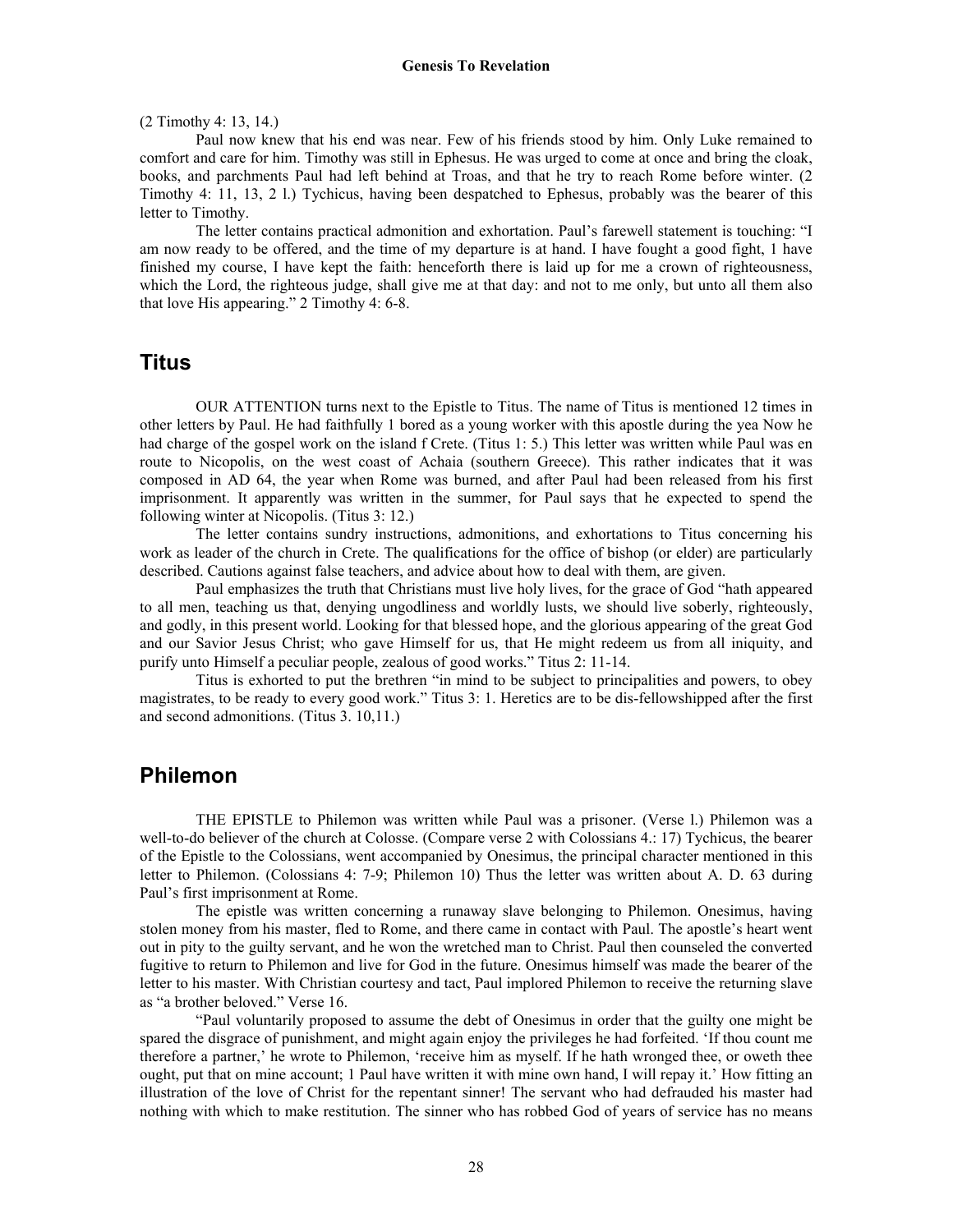of canceling the debt. Jesus interposes between the sinner and God, saying, 'I will pay the debt. Let the sinner be spared: I will suffer in his stead." - E. G. White, The Acts of the Apostles, p. 458.

#### **Hebrews**

THE NAME of the author of the Epistle to the Hebrews is not stated in the letter itself. The best opinion is that it was written by Paul. The writer speaks of being in bonds, indicating that he was a prisoner when he wrote. (Hebrews 10: 34; 13: 19) It was sent from Italy. (Hebrews 13: 24.) Timothy had recently been set free. (Verse 23) The writer hoped to pay his readers a visit soon, accompanied by Timothy. (Verse 21) The letter is addressed to believers who had undergone severe persecution and spoiling of goods. (Hebrews 10: 32-34) They had long been privileged to know the truth. (Hebrews 5: 11, 12) The tenor of the epistle throughout is that of Paul, who doubtless wrote it to the church at Jerusalem when he was a prisoner in Rome the first time.

 The letter presents to Hebrew Christians the true significance of the priestly ministry and sacrificial services of Old Testament times as prefiguring and foreshadowing the work of Christ as the Lamb of God and our Mediator in the plan of salvation.

 The writer first tells of the Son's relationship to God the Father and the holy angels. Then he shows that the Son of God was made the Son of man ' taking upon Himself human flesh as the promised Seed of Abraham, and that Christ, the Head of the church, is our High Priest, the Father having made Him such after the order of Melchisedec. The heavenly sanctuary and its services, which are the antitypes of the sacerdotal ministry and sacrificial services in the Mosaic tabernacle, are discussed. The blood of animals could not save sinners from their guilt, but the blood of Christ can. Chapter 11, an eloquent discourse on faith, is followed by practical exhortations to faithfulness in Christian living.

#### **James**

THE EPISTLE of James was written by a Christian leader known as James. It is addressed "to the twelve tribes which are scattered abroad," which seems to indicate that it was written primarily for the Hebrew Christians of the early church. The exact date of its composition is not known, but it is thought to have been penned about AD 60.

 He is that James who was the prominent leader of the church in Jerusalem and who presided over the first council of the universal church. (Acts 12: 17; 15: 13; 21: 18) He is referred to also as "James the Lord's brother." Galatians 1: 19; 2: 9. Jesus did have a foster brother by the name of James. (Matthew 13: 55; Mark 6: 3)

 James's letter is one of general exhortation on sundry matters. He emphasizes the fact that faith must be accompanied by works, else that faith is dead. He censures favoring the rich against the poor, calls for guarded speech and for the avoidance of envy and dissension, and recommends special prayer for the sick, with anointing with oil, by the elders of the church.

 In this short epistle we find one of the most important Bible prophecies foretelling distressing social conditions in the world in the last days. Chapter five contains a notable forecast of the mighty struggle between capital and labor that has been troubling the nations in our own times. But God's counsel to the oppressed in these days is that they do not become unduly alarmed. "Be you also patient; establish your hearts," He says, "for the coming of the Lord draws nigh. Grudge not one against another, brethren, lest you be condemned: behold, the judge stands before the door." James 5: 8, 9.

#### **1 Peter**

THE AUTHOR of the First Epistle of Peter was Simon Peter, one of the apostles of Christ. The place where he wrote this letter is referred to as "Babylon," which is generally understood to be a spiritual designation for Rome, the pagan city of the Caesars. (1 Peter 5: 13; Revelation 17: 5, 18) The message is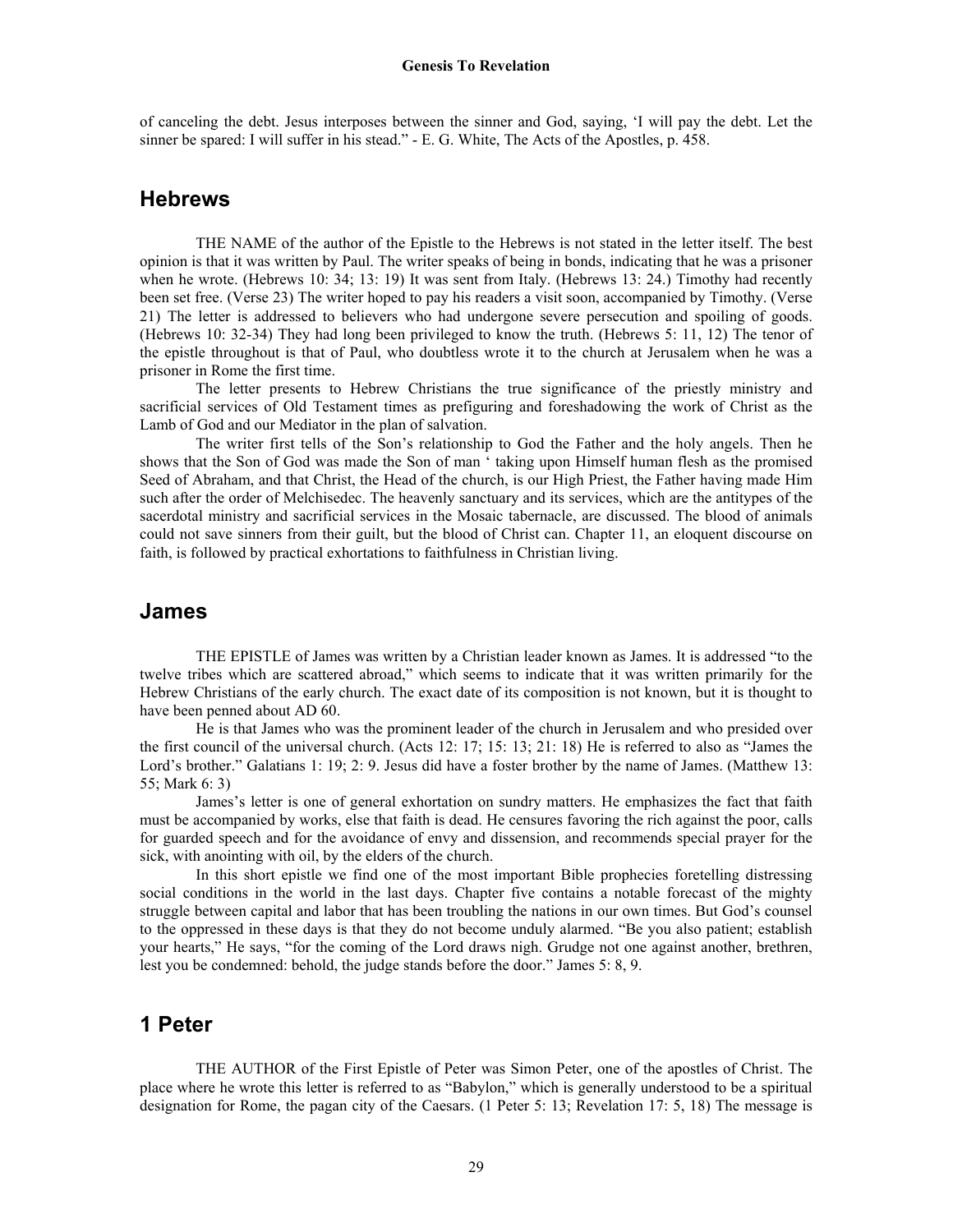addressed to the believers "scattered throughout Pontus, Galatia, Cappadocia, Asia, and Bithynia," which were then Roman provinces in Asia Minor. (1 Peter 1: l.) Silvanus (Silas) either penned the letter at Peter's dictation or carried it to Asia Minor for him. (1 Peter 5: 12)

 This epistle was written by Peter in the last years of his ministry, which he was permitted to close in Rome. He probably wrote it there after Paul's release and departure in AD 63. It is addressed to believers who had undergone' great sufferings already, and soon-when the burning of Rome by Nero should be charged against them-the whole church would pass through a terrible period of persecution.

 The apostle reminds his readers that Christ also suffered and died when many wicked things were unjustly charged against Him. Christians are told how to relate themselves to civil magistrates, and are admonished to lay aside all malice, and to live blameless and exemplary lives. Women are exhorted to be chaste in conduct and modest in dress. Every one who loves the Lord is encouraged to cast all his cares upon Him. Excellent counsel is given to church elders. All are warned to beware of the wiles of the devil, who, as a roaring lion, goes about seeking whom he may devour.

#### **2 Peter**

THE SECOND Epistle of Peter was addressed to the same churches to which he sent the first. (2 Peter 3: l.) It was written shortly before the apostle's death in Rome, about AD 65. (2 Peter 1: 13-15)

 The believers are called upon to make their calling and election sure, to cultivate the Christian graces, to become established in the present truth, and to remain steadfast unto the end.

 Peter says that the apostles were not following cunningly devised fables in preaching the gospel of Jesus Christ, and did not have to depend solely on the testimony of eyewitnesses-those personally associated with Christ in His life on earth-but that it is attested by the "more sure word of prophecy." 2 Peter 1: 16-21.

 And while he sets forth sacred prophecy as something that we must heed, the apostle warns the church against the false prophets who would arise in the years to come to plague the church with heresy. For this reason he solemnly urged the brethren to stand true to the faith that had been preached to them. (Chapter 2)

 Looking with prophetic vision down the centuries, he foretold conditions that would prevail in the world just before the second coming of the Savior. His vision of things future carried him on beyond the destruction of this present world by the fires of the last day, to the ushering in of "a new earth, wherein dwells righteousness." 2 Peter 3: 13. And his admonition is: "Wherefore, beloved, seeing that you look for such things, be diligent that you may be found of Him in peace, without spot, and blameless." Verse 14.

## **1 John**

THE FIRST Epistle of John was written by that John who was one of the Lord's disciples. The exact date when this letter was written is not known, but it was during the last years of the apostle's life.

 "As the years went by and the number of believers grew," comments a modern writer, "John labored with increasing fidelity and earnestness for his brethren. The times were full of peril for the church. Satanic delusions existed everywhere. By misrepresentation and falsehood the emissaries of Satan sought to arouse opposition against the doctrines of Christ; and in consequence dissension and heresies were imperiling the church. Some who professed Christ claimed that His love released them from obedience to the law of God. On the other hand, many taught that it was necessary to observe the Jewish customs and ceremonies; that a mere observance of the law, without faith in the blood of Christ, was sufficient for salvation. Some held that Christ was a good man, but denied His divinity. Some who pretended to be true to the cause of God were deceivers ' and in practice they denied Christ and His gospel. Living themselves in transgression, they were bringing heresies into the church. Thus many were being led into the mazes of skepticism and delusion.

 "John was filled with sadness as he saw these poisonous errors creeping into the church. He saw the dangers to which the church was exposed, and he met the emergency with promptness and decision. The epistle of John breathes the spirit of love. It seems as if he wrote with a pen dipped in love. But when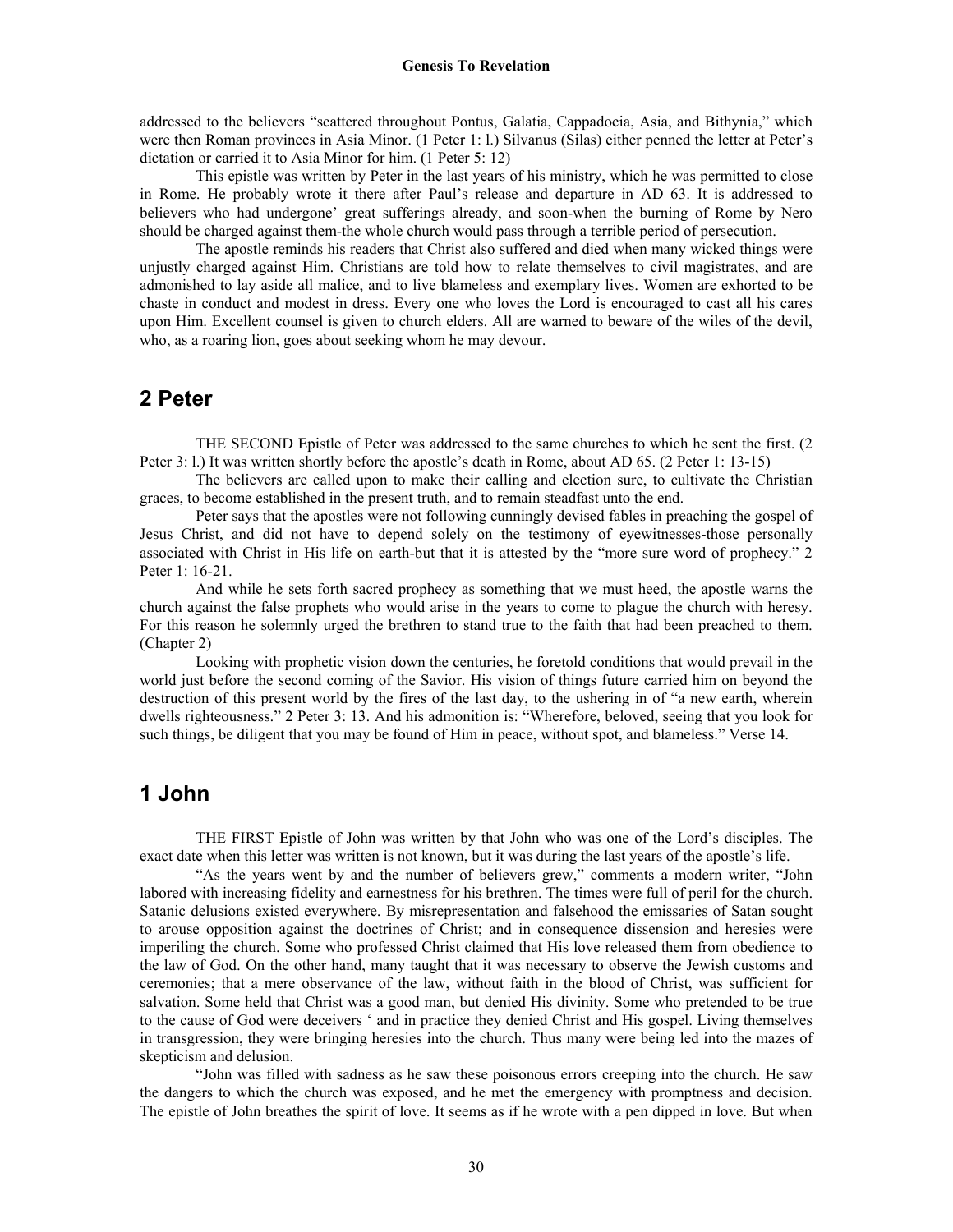he came in contact with those who Were breaking the law of God, yet claiming that they were living without sin, he did not hesitate to warn them of their fearful deception."-E. G. White, The Acts of the Apostles, pp. 553-554.

# **2 John**

THE SECOND Epistle of John is directed to those whom the apostle calls "the elect lady and her children." Verse 1. This godly woman was a worker for Christ and a person of high repute in the early church.

 This letter, the shortest book in the Bible, commends that mother for having taught her children to walk in the truth. In it John, as ever, fans the flame of brotherly love. The church was in danger of losing, and in constant need of cultivating, the spirit of love.

 The apostle warned his readers that "many deceivers are entered into the world, who confess not that Jesus Christ is come in the flesh." And he goes on to say: "Whosoever transgresses, and abides not in the doctrine of Christ, hath not God. He that abides in the doctrine of Christ, he hath both the Father and the Son. If there come any unto you, and bring not this doctrine, receive him not into your house, neither bid him God speed: for he that bids him God speed is partaker of his evil deeds." Verses 7, 9, 10.

 The following comment is very appropriate: "There exist in these last days evils similar to those that threatened the prosperity of the early church; and the teachings of the apostle John on these points should be carefully heeded. 'You must have charity,' is the cry heard everywhere, especially from those who profess sanctification. But true charity is too pure to cover an unconfessed sin. While we are to love souls for whom Christ died, we are to make no compromise with evil. We are not to unite with the rebellious, and call this charity. God requires His people in this age of the world to stand for the right as unflinchingly as did John in opposition to soul-destroying errors." E. G. White, The Acts of the Apostles, pp. 554-555.

# **3 John**

THE THIRD Epistle of John, almost as brief as the second, was penned about the same time as were his other two letters. It is addressed to a man named Gaius, who was reputed for his piety and steadfastness in the truth. The report of this caused the apostle to rejoice.

 John especially commended Gaius, by means of this letter, for his kindness in showing hospitality to the brethren and to strangers. Workers traveling from place to place in the cause were entertained in his home when they came there on the business of their Lord. We recall that Gaius of Corinth, whom Paul won to Christ, was given to such hospitality. (1 Corinthians 1: 14; Romans 16: 23)

 One Diotrephes, probably an elder of the local congregation, loved "to have the pre-eminence" in the church and refused to recognize the ministers whom the apostles had sent to visit the church. John promises Gaius that when he arrives, he will deal with this arrogant man in the proper manner. The apostle said: "Wherefore, if I come, I will remember his deeds which he does, prating against us with malicious words: and not content therewith, neither does he himself receive the brethren, and forbids them that would, and casts them out of the church." 3 John 3: 10.

As John was expecting soon to see Gaius personally, he did not write him a lengthy letter.

### **Jude**

THE EPISTLE of Jude was written by "Judas the brother of James," both of whom were among the Lord's apostles. (Luke 6: 16; Acts 1: 13; Jude 1) The exact date of the composition of this letter is not known, but the statement in verses 17 and 18 suggests that it was written some time after the Second Epistle to Peter was penned. (See 2 Peter 2: 1-22; 3: 1-3)

The letter contains a clarion call to the church to be on guard against the inroads of heresies then